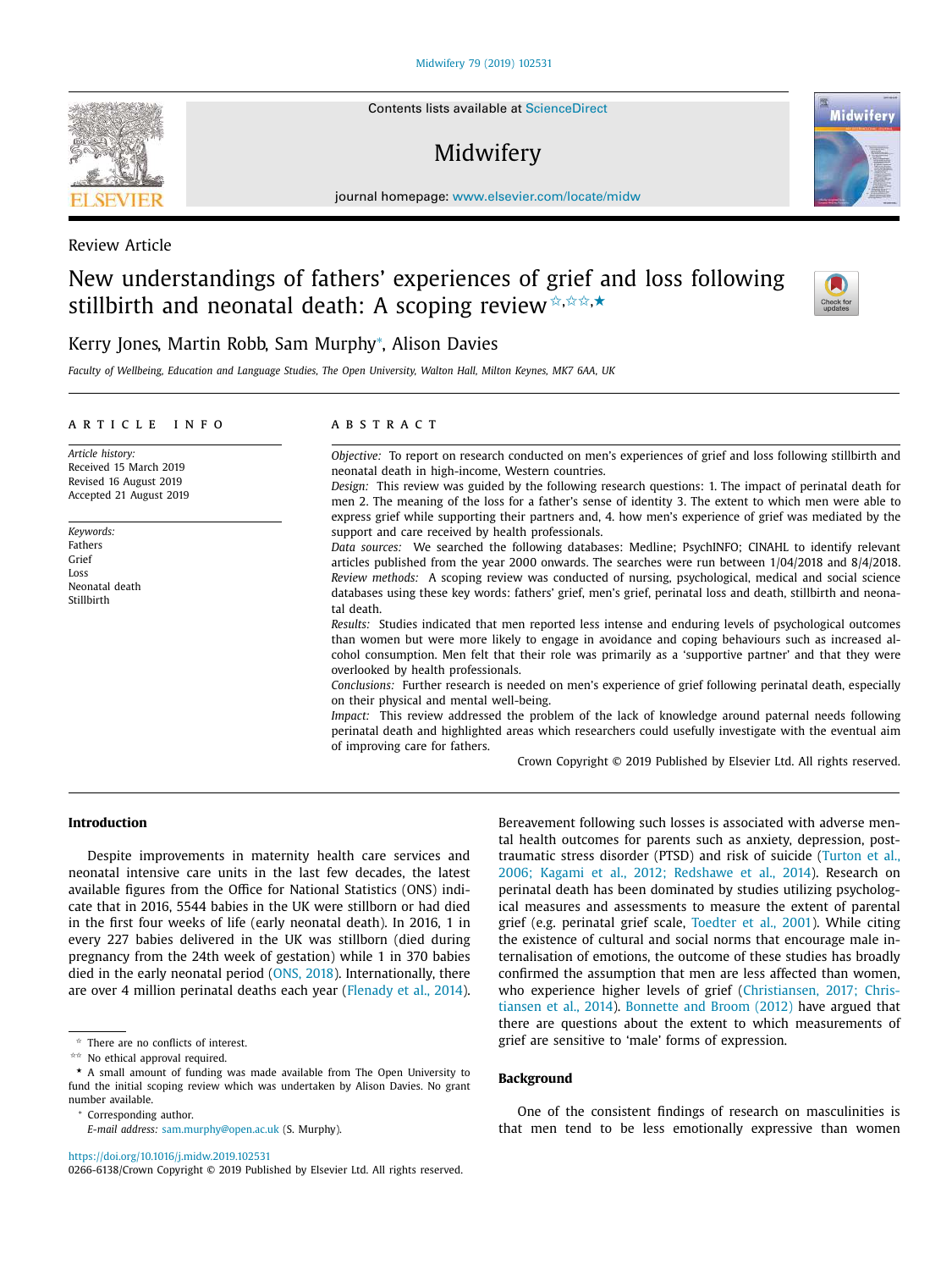(Doucet, 2006; [Dermott,](#page-14-0) 2008). This apparent lack of emotion is closely linked with dominant social expectations around 'being a man'. One consequence of this is a reluctance among some men to share their problems with others, including professionals. Research by Robb and [Ruxton](#page-14-0) (2018) with young men found that, when it came to dealing with emotional problems, some claimed that they would find specifically 'masculine' ways of dealing with them, for example, by disconnecting from others such as partners in order to appear 'manly'. As a consequence this can lead to a deterioration of a father's mental health, leading to a higher risk of alcohol and substance misuse [\(Ashbourne](#page-14-0) et al., 2013).

Studies which focus specifically on men's experiences of loss following perinatal death have illustrated the complex tension between 'grief expression' and 'supportive carer'. They demonstrate how grief and trauma following perinatal death are situated within gender relations such that some men may internalize their grief in order to support, protect and to be strong for their partner [\(Bonnette](#page-14-0) and Broom, 2012; O'Leary, 2005b). Experiences of loss, then, are situated within wider socio-cultural expectations about the 'male role' which encourage men to perform stoic roles by silencing their own anxiety and grief in order to be strong for their partners following stillbirth and neonatal death [\(Samuelsson](#page-14-0) et al., 2001).

Yet studies of fatherhood have demonstrated how important it is for men to claim paternal identity and the transformative impact of fatherhood on men's sense of [themselves](#page-14-0) as men (Robb, 2004; Doucet, 2006; [Dermott,](#page-14-0) 2008). More recent research by Robb and Ruxton (2018) revealed that most men, even those whose own experience of family relationships may have been fractured, aspire to become fathers, and take the responsibilities of fatherhood seriously.

Indeed, research concerning fatherhood, identity and perinatal loss demonstrates that before birth men experience fatherhood by anticipating and acknowledging the child during pregnancy [\(Marsiglio](#page-14-0) et al., 2013). Obstetric practices such as ultrasound scans, prenatal diagnostic procedures and prenatal classes can add to the sense of the personhood of the baby and therefore identification as a father and attachment to the unborn infant [\(Bonnette](#page-14-0) and Broom, 2012; Hockey and Draper, 2005). The more active and significant role of contemporary fathers in parenting is a factor likely to impact on the intensity of grief (Doucet, 2006; Dermott, 2008). [However,](#page-14-0) despite the identity work which occurs before birth, a significant source of distress for men is the ambiguity of fatherhood when a baby dies (Cacciatorre et al., 2008b;). This is further [exacerbated](#page-14-0) when fathers describe being overlooked by healthcare providers who are more focused on the mother's welfare [\(McCreight,](#page-14-0) 2004; O'Leary and Thorwick, 2005).

The importance of providing good quality support and care following perinatal death has been demonstrated and emphasised through the development of a series of guidelines to support parents after loss [\(Kingdon](#page-14-0) et al., 2015; SANDS, 2016). What constitutes best practice especially in relation to psychosocial care has been debated [\(SANDS,](#page-14-0) 2016). Some practices such as holding the baby have been reviewed and even discouraged due to reports of adverse outcomes such as PTSD [\(Burden](#page-14-0) et al., 2016), although other studies have suggested there are some benefits [\(Kingdon](#page-14-0) et al., 2015). Indeed, [Samuelsson](#page-14-0) et al. (2001) argue that men in their study appreciated an opportunity to actively mourn their child by seeing and holding their baby and collecting mementoes.

The aim of this scoping review was to explore men's experiences of the loss of their baby in the immediate post-natal period and their experiences of ongoing support in order to inform future thinking on recommendations, interventions and priorities for new research.

#### **The review**

This review was guided by the following research questions: 1. The impact of perinatal death for men 2. The meaning of the loss for a father's sense of identity 3. The extent to which men were able to express grief while supporting their partners and 4. how men's experience of grief was mediated by the support and care received by health professionals.

# *Aims*

We set out to map the existing literature that constitutes the evidence base in what is a complex and heterogeneous field of research, and to determine the potential for conducting primary research [\(Levac](#page-14-0) et al., 2010) specific to men and grief. The scoping process requires analytical reinterpretation of the literature in a field where there is a paucity of randomised control trials. A scoping review thus represents a way to examine the extent, range and nature of research activity, identify gaps in the literature and clarify a complex concept such as the emotional experiences of men following perinatal death.

#### *Design*

In undertaking the review, we used the Levac et al. (2010) [methodological](#page-14-0) framework, an approach which has been further developed following a review of scoping studies conducted by Arksey and [O'Malley](#page-14-0) (2005). Throughout this process we followed a six-stage methodological framework: identifying the research question; searching for relevant studies; selecting studies; charting the data; collating, summarizing, and reporting the results.

Unlike a systematic review, a scoping review formally documents the research that has been undertaken since 2000 without providing detailed critical appraisal of the individual studies. Scoping reviews can also identify research gaps in the existing literature. The rationale for selecting to search the literature which is available from 2000 onwards is that there is widespread recognition that the typical timescale demanded to conduct a rigorous systematic review is unsuited to the timescale and funding available to some scholars (Grant and [Booth,](#page-14-0) 2009). Given that the timescale for conducting this review was also limited by time and resources the search of the literature was confined to 2000 onwards.

#### *Search methods*

To identify relevant studies in the medical and psychosocial literature we searched the following databases: Academic Search Complete and PsychINFO. We identified all relevant articles on a) perinatal death b) men's experience of grief c) parental experiences of grief and used the primary search terms "perinatal loss and father", "perinatal death and fathers", stillbirth and men", "neonatal death and men" coupled with secondary descriptors of "infant death and father". We screened the titles and abstracts of all articles retrieved through the initial database search and then obtained the full texts of all studies that could potentially meet the inclusion criteria. Full text articles were then examined in detail by two reviewers (reviewer 1 and reviewer 2) who worked independently to determine whether the study met criteria for inclusion in the review. Any disagreements were referred to a third reviewer.

We also checked the reference sections of all included studies for potentially relevant papers. Other reasons for exclusion were: a) duplicates, b) topic not relevant to stillbirth, c) impact on healthcare professionals not parents, d) review articles, e) year of pub-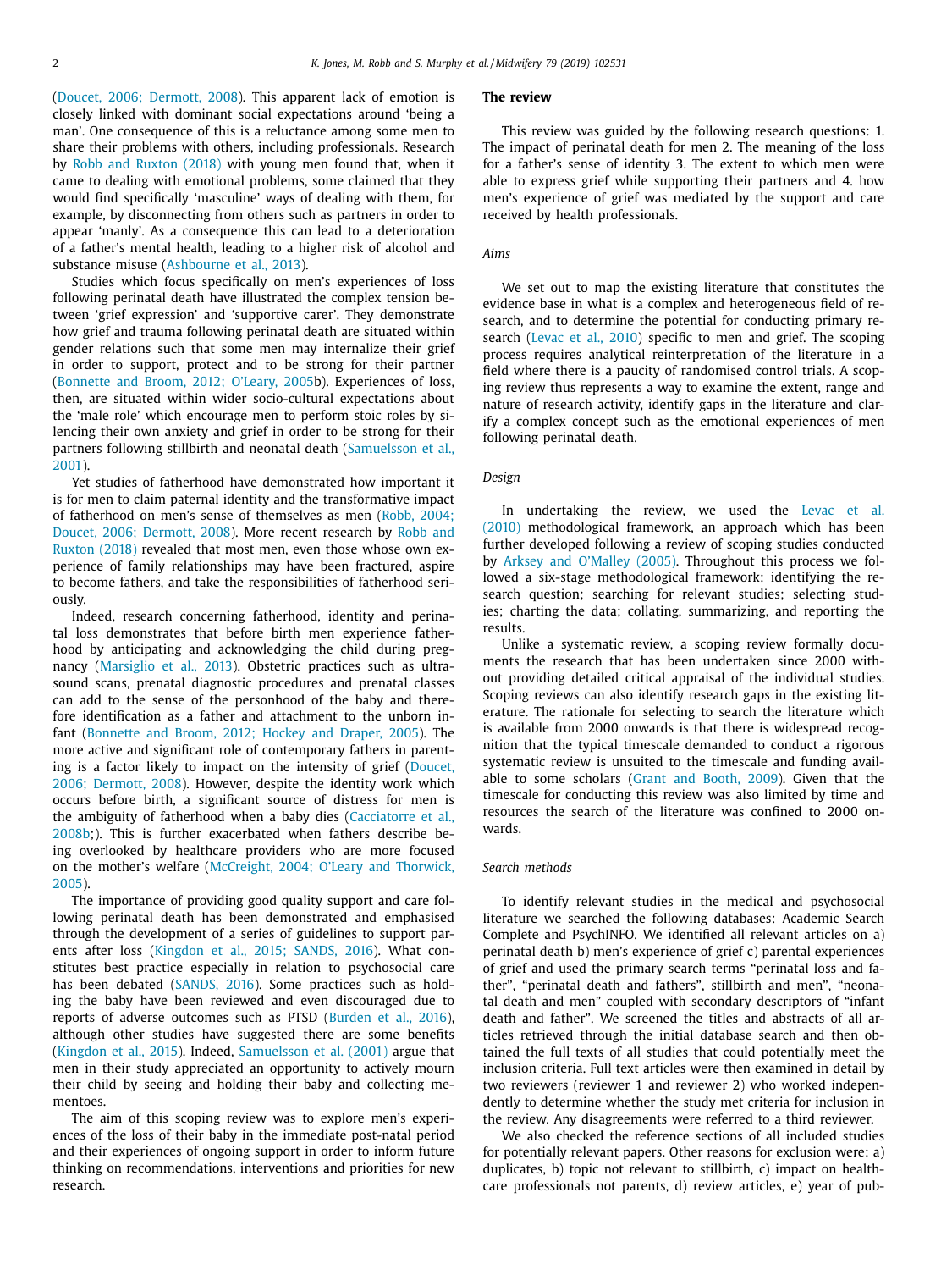

**Fig. 1.** Flowchart of the study selection process.

lication, or f) dissertations. Reference lists were scanned for additional studies.

sity of literature and studies which utilise different methodologies (Arksey and [O'Malley,](#page-14-0) 2005; Levac et al., 2010).

# *Search outcome*

The search of the electronic databases retrieved 16,144 records. The study flow for the review is shown in Fig. 1. Fifty two full paper copies of publication records were assessed for inclusion in the review and screened to identify further relevant research.

The aim of this scoping exercise was to map the extent of the literature that existed from 2000 in relation to men's experience of perinatal death, rather than assessing the quality of the studies that were identified. Heterogeneity among the types of studies included, as well as the measures used to assess outcomes, precluded an effort to summarise quantitative data across studies in the form of any generic effect size measures.

While this scoping review follows a similar methodological step as a systematic review a key difference is that quality assessment is not included since an assessment of what constitutes quality differs. This review was more concerned with the research findings themselves (many of which are qualitative in design), rather than on the means of obtaining them. Therefore, an analysis of the strength of studies considered was not performed. However, this review recognises the potential for bias because of the limitations in rigour and that the conclusions are based on the existence of studies rather than on the quality used to generate conclusions (Grant and [Booth,](#page-14-0) 2009). Yet, scoping reviews such as this can identify implications for practice and inform policy makers as to whether a full [systematic](#page-14-0) review is needed (Grant and Booth, 2009; Levac et al., 2010; Peterson et al., 2017).

While we recognised the strength of generating conclusions by conducting a systematic review, a scoping review was undertaken due to time and funding constraints. We also recognised that while a scoping and systematic review begins with a primary research question as its focus, a scoping review allows for a more general question and exploration of the relevant literature as opposed to providing answers to a more limited question. A scoping review, therefore, permits a broader [conceptual](#page-14-0) range (Arksey and O' Malley, 2005; Peterson et al., 2017) and also provides more flexibility than a systematic review since it is able to account for a diver-

### *Data abstraction*

Papers included in the review were read in full and summarized within a data extraction sheet according to their aim, participants, method of data collection and analysis, setting, outcomes and authors' conclusions.

The inclusion and exclusion criteria were set to optimise the number of relevant studies chosen for inclusion and we considered articles written in English from Western, high-Income countries: the UK, Europe, North America and Australia. Studies from countries where health care provision and cultural and religious practice were likely to be substantially different were excluded. As international definitions of stillbirth and neonatal death vary and many papers explored a combination of foetal loss types and various gestational ages, it was decided to exclude studies which exclusively examined miscarriage, foetal loss before 24 weeks, lethal foetal abnormalities and Sudden Infant Death Syndrome (SIDS). We excluded studies prior to 2000 to ensure that the most relevant and recent accounts of loss were explored. Conference abstracts, dissertations, books, essays, editorials, commentaries and audio accounts were excluded. We included quantitative, qualitative, mixed methods studies and systematic reviews which assessed and explored parental experiences of perinatal death or health care professionals support and care following perinatal death including subsequent pregnancy and the impact of a previous perinatal death.

### *Synthesis*

The findings identified were read by both reviewers independently and study details were documented in a tabular form and in a narrative synthesis. The findings were then analysed thematically and guided by the research questions. Any contradictions were discussed by two of the researchers (reviewer 1 and 2) and disagreement resolved by a third reviewer.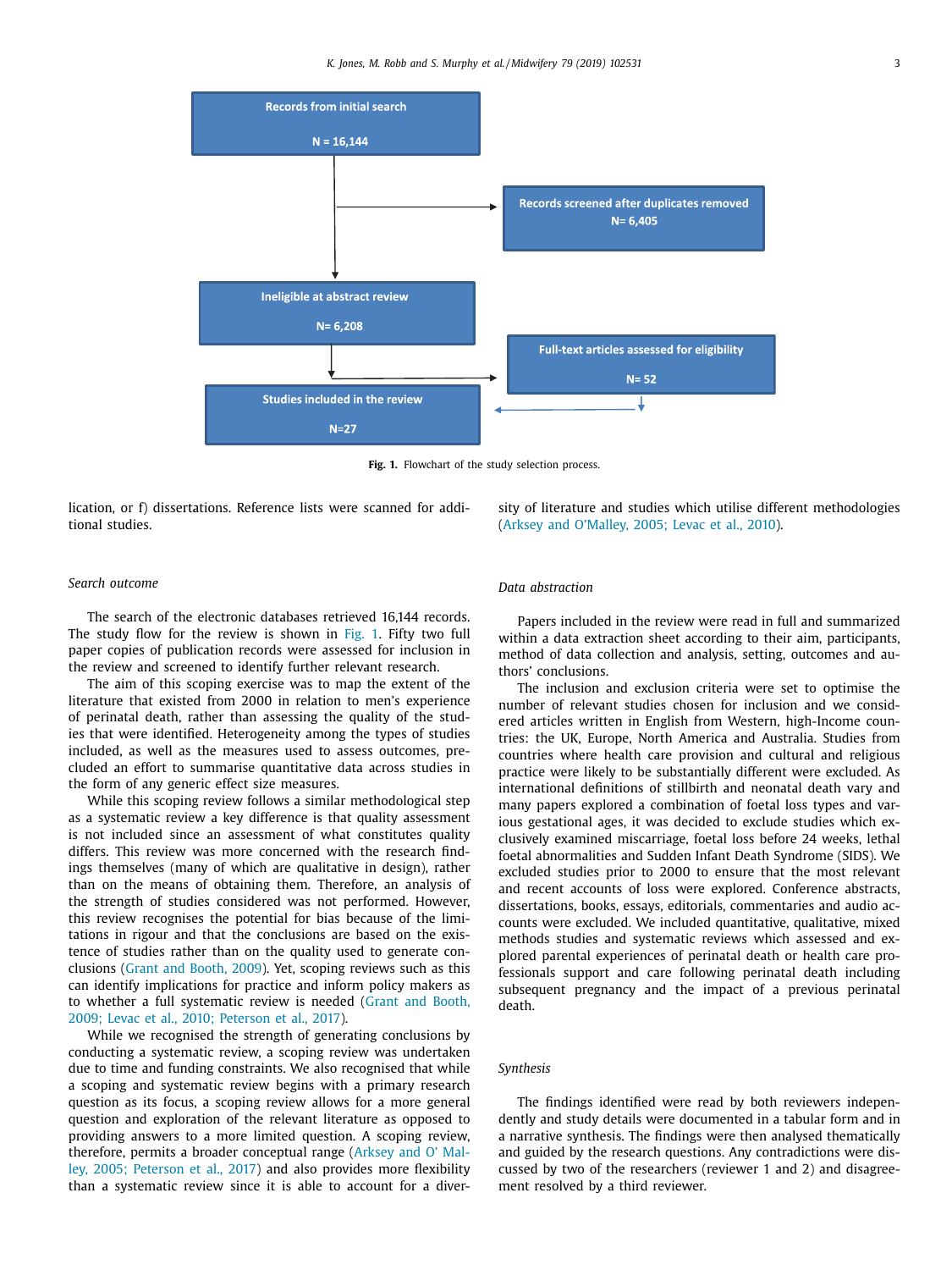# **Results**

Twenty-seven studies met the inclusion criteria. Details of the included studies are documented in [Table](#page-4-0) 1. The searches were restricted by publication date (2000 onwards only) and all research identified had been published in the last 18 years, as [Table](#page-4-0) 1 shows.

The psychological impact of the death of the baby was the focus of 11 studies which described grief, PTSD and discord in mother/father partnerships. The focus for improvement in care and support for fathers was emphasised in four studies. Three studies focused on the general availability of support and the extent to which fathers' grief was acknowledged. Five studies focused on the way men identified as fathers as well as experiences of grief. Of the reviewed studies, 11 focused on stillbirth *and* neonatal death (compared with 11 studies which focused primarily on stillbirth). One study focused primarily on neonatal deaths. Study methods of reviewed articles varied: eight were quantitative; eight were qualitative; and one used mixed methods.

A further six articles were systematic reviews (two quantitative and three reviews of mixed methods studies). The remaining one was a meta-synthesises of quantitative, qualitative and mixed methods studies. The majority of data gathered was largely retrospective involving surveys, documentary analysis of patient records and interviews with families and clinicians.

Five main themes were generated with a focus on the impact of perinatal death for men and associated coping strategies, their role as fathers and partners and the extent to which this mediated their identity as a parent following the death. The availability of care and support by health and social care professionals was also an important factor in mediating men's response to loss.

#### *The psychological impact of loss*

The quantitative studies examined were focused on measuring the impact of parental grief following stillbirth and identified the effect of loss in terms of symptoms associated with grief which included PTSD, anxiety, depression, impact on couple relationships and differences in mothers' and fathers' levels of grief (Badenhorst et al., 2006; Büchi et al., 2007; [Christiansen](#page-14-0) et al., 2014; Toedter et al., 2001; Vance et al., 2002). Most of these studies used standardised measurement tools, in particular, the Perinatal Grief Scale (PGS) [\(Toedter](#page-14-0) et al., 2001).

Säflund and [Wredling](#page-14-0) (2006) examined 22 bereaved parents' psychological well-being 3 months after the stillbirth of their child and found that mothers scored higher on negative well-being than did fathers. Of these mothers, a majority remained on sick leave but all fathers returned to work. This is in keeping with the findings of other studies which found that fathers' experience of anxiety and depression following stillbirth and neonatal death were reported as being less severe than in mothers [\(Christiansen](#page-14-0) et al., 2013; Badenhorst et al., 2006; Büchi et al., 2007; Turton et al., 2006).

Other authors have examined the psychological impact of stillbirth by reviewing several studies. A systematic review of 240 studies conducted by [Burden](#page-14-0) et al. (2016: 4) found that stillbirth was associated with depressive and other negative psychological symptoms which included anxiety disorder, social phobia, agoraphobia, anger, negative cognitive appraisals such as a sense of failure and guilt as well as suicidal ideation and PTSD. Some parents reported social isolation and a disconnection from their social environment due to avoidance strategies and disenfranchised grief – parents became socially isolated by avoiding coming into contact with other babies or any situations where they could potentially be reminded of their own loss.

They were further isolated when their identity as a parent went unrecognised. Men reported marginalisation and a lack of acknowledgement as a grieving father. Men also reported distress when their baby was referred to as 'replaceable'. [\(Burden](#page-14-0) et al., 2016). The review reported that fathers described less intense anxiety and depressive reactions compared to mothers while fathers more often used alcohol to cope [\(Ward,](#page-14-0) 2012).

[Christiansen's](#page-14-0) (2017) findings from a systematic review of 46 studies on perinatal loss found that parents interpreted the death of their baby as a highly traumatic event. However, the impact of loss as measured by the prevalence of PTSD differed between mothers and fathers: PTSD prevalence for mothers across the studies varied between 0.6% and 39% but for fathers it varied from 0% to 15%. Five studies in Christiansen's review found that mothers reported18 significantly more PTSD symptoms than fathers up to 18 years after the loss [\(Christiansen,](#page-14-0) 2017: 64). PTSD symptoms were not found to differ significantly according to whether the death occurred prior to, during or following birth and nor was gestational age associated with PTSD severity. The size of the population included in the studies ranged from eight to 634. Mothers were generally better represented than fathers with 64.5 percent of studies being solely based on mothers and 6.5 per cent based only on fathers, the remainder focused on couples. It is worth noting, however, that even within the studies which considered couples, mothers were better represented. Mothers, then, are overrepresented within studies on PTSD and other psychological symptoms of grief post infant loss [\(Badenhorst](#page-14-0) et al., 2006; Turton et al., 2006; [Vance](#page-14-0) et al., 2002).

[Christiansen](#page-14-0) (2017) has suggested multiple explanations for gender differences in the prevalence of PTSD following perinatal death. One is that parents are confronted by different social environments following the loss. The void left by the absence of a baby within a home may be greater for mothers as they may have spent more time preparing for the baby's arrival and take longer to return to work. This exposes women to more reminders, intrusive thoughts and may lead to more avoidance strategies (2017: 65). Moreover, the measures used to assess PTSD symptoms may fail to fully capture paternal experiences of grief. Lastly, fathers may be expected to be strong and support the mother which may result in the underreporting of symptoms or the seeking of professional support. Consequently, fathers' grief seems less prevalent, less visible and is often overlooked by researchers, healthcare professionals and clinicians [\(Christiansen,](#page-14-0) 2017).

#### *Claiming paternal identity*

Men's identification with fatherhood is demonstrated in [Bonnette](#page-14-0) and Broom's (2012) Australian, qualitative study of men's accounts of loss following stillbirth. Their study demonstrated some of the ways in which men identified themselves as a father to their unborn child and which continued after their baby's death.

Pregnancy was a key initiation into the father-child relationship and development of their paternal identities. Ultrasound scans during pregnancy were a significant event: hearing the baby's heartbeat and seeing the baby's body provided a sense of attachment [\(Bonnette](#page-14-0) and Broom, 2012: 254). Such representations played a major role in validating fatherhood status. Identification with their unborn child was extended to non-technologically mediated everyday rituals in which fathers would talk to the child and touch the 'baby bump.' [\(Bonnette](#page-14-0) and Broom, 2012). However, a common and contested theme from men's accounts was that women were culturally positioned as being more connected with their child because of pregnancy and childbirth. Yet, as Bonnette and Broom (2012: 256) argued, this fails to [acknowledge](#page-14-0) that men as well as women described interacting with their deceased child in similar ways such as holding and bathing their child, talking with them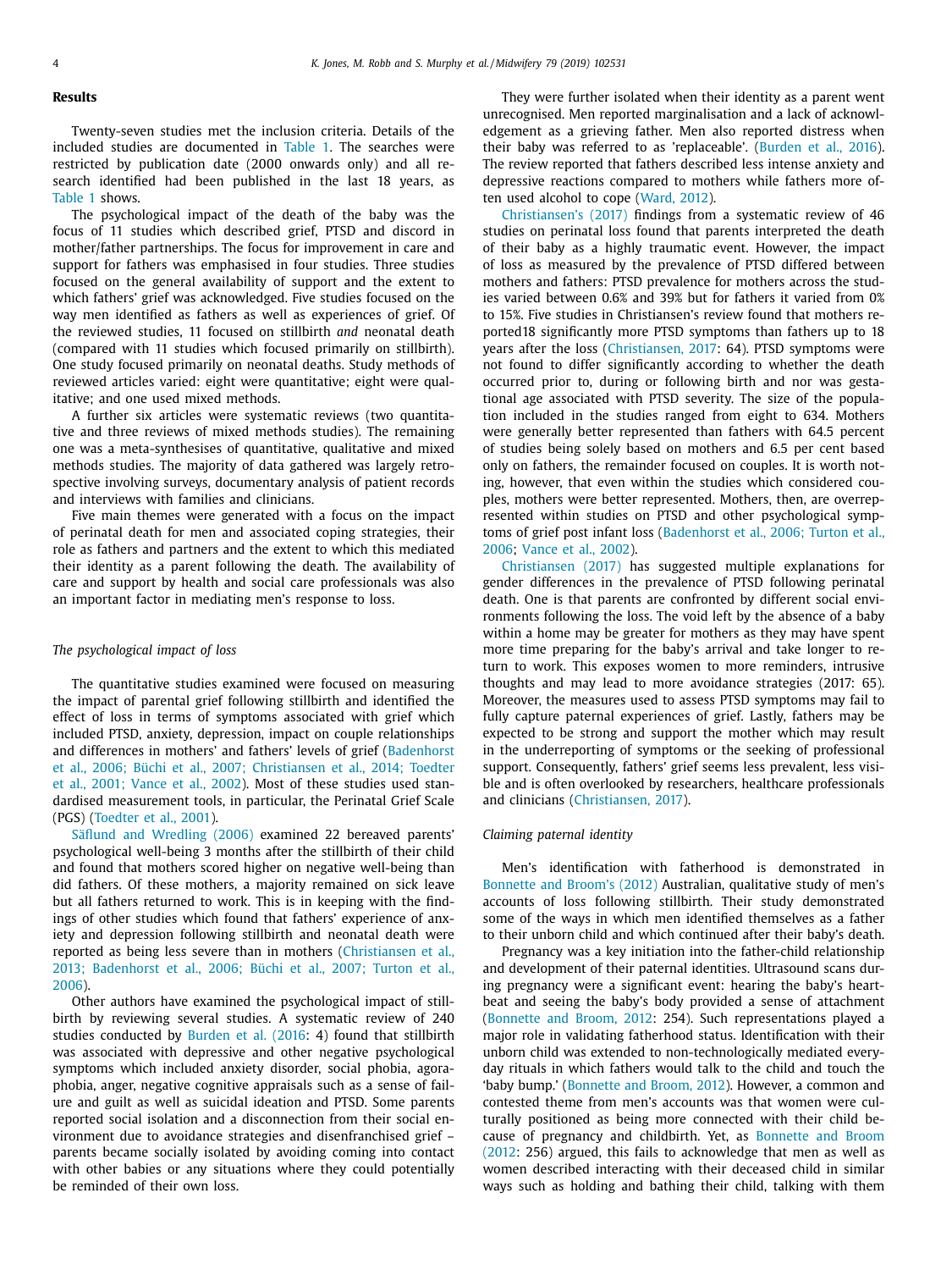<span id="page-4-0"></span>

| Table 1                                         |  |
|-------------------------------------------------|--|
| Summary of characteristics of included studies. |  |

|    | Study reference       | Aims of study                                                                                                                                                                                                                                                                      | Participants                                                                              | Method of data<br>collection                                                                      | Method of analysis                                                                                                                                                  | Findings                                                                                                                                                                                                                                                                                                                                                                                                                                           | Setting & Context                                                                   | Country                                                          |
|----|-----------------------|------------------------------------------------------------------------------------------------------------------------------------------------------------------------------------------------------------------------------------------------------------------------------------|-------------------------------------------------------------------------------------------|---------------------------------------------------------------------------------------------------|---------------------------------------------------------------------------------------------------------------------------------------------------------------------|----------------------------------------------------------------------------------------------------------------------------------------------------------------------------------------------------------------------------------------------------------------------------------------------------------------------------------------------------------------------------------------------------------------------------------------------------|-------------------------------------------------------------------------------------|------------------------------------------------------------------|
| -1 | Christiansen (2017)   | Systematic review<br>of posttraumatic<br>stress disorder in<br>parents bereaved<br>by infant death                                                                                                                                                                                 |                                                                                           | 46 articles based<br>on 31 studies of<br><b>PTSD</b>                                              | Systematic review<br>of quantitative,<br>statistical analysis                                                                                                       | Generally, PTSD prevalence<br>levels much lower in fathers<br>than in mothers. PTSD<br>symptoms not found to differ<br>much re timing of death<br>(prior, during or post)                                                                                                                                                                                                                                                                          |                                                                                     | Denmark                                                          |
| 2  | Ellis et al. (2016)   | Systematic review<br>of parents' and<br>healthcare<br>professionals'<br>experiences of care<br>after stillbirth in<br>high-income<br>Westernised<br>countries. Aim of<br>review to inform<br>research, training<br>and improve care<br>for parents who<br>experience<br>stillbirth |                                                                                           | Systematic review<br>of 52 qualitative,<br>quantitative and<br>mixed-method<br>studies            | Synthesis and<br>quantitative<br>meta-summary -<br>to calculate<br>frequency effect<br>sizes for each<br>theme                                                      | Findings relating to fathers -<br>Fathers found to have different<br>needs. Other findings (for both<br>parents)highlighted lessons for<br>staff - eg discuss concerns,<br>give options and time, privacy<br>not abandonment                                                                                                                                                                                                                       |                                                                                     | Studies pertaining<br>to high-income<br>Westernised<br>countries |
| 3  | Burden et al. (2016)  | Systematic review<br>to evaluate and<br>summarise current<br>evidence regarding<br>the psychosocial<br>impact of stillbirth<br>to parents and<br>their families, in<br>order to improve<br>guidance in<br>bereavement care<br>worldwide                                            |                                                                                           | Systematic review<br>of 144 qualitative,<br>quantitative and<br>mixed-method<br>studies           | Synthesis, and<br>quantitative<br>meta-summary -<br>to calculate<br>frequency sizes for<br>each theme (as a<br>measure of their<br>prevalence in the<br>literature) | General themes were<br>identified, but themes<br>particularly prominent for<br>fathers - grief suppression,<br>employment difficulties,<br>financial debt, and increased<br>substance use. . Focus of<br>consequences may vary with<br>parent gender and country                                                                                                                                                                                   |                                                                                     | All languages and<br>countries included                          |
| 4  | Wilson et al. (2015). | To document<br>parents'<br>experiences and<br>outcomes in<br>relation to seeing<br>and holding a<br>stillborn baby at a<br>hospital with a<br>specialist perinatal<br>bereavement<br>service                                                                                       | 26 mothers and 11<br>fathers who<br>experienced a<br>stillbirth (between<br>2007 and 2008 | Mailed self-report<br>questionnaires<br>completed at 6-8<br>weeks and 6 and<br>13 months postloss | Validated<br>measures assessed<br>regret regarding<br>the decision to<br>hold their baby,<br>parental grief and<br>mental health                                    | Mothers and fathers reported<br>poorer mental health but<br>small numbers mean<br>estimates are imprecise.<br>Conclusions: More intense<br>grief does not equate with<br>poorer mental health for<br>mothers who choose to see<br>and hold a stillborn infant.<br>Fathers' experiences warrant<br>further study. Supported<br>decision-making is important<br>for bereaved parents, and<br>rigorous evaluation of<br>bereavement care is essential | Via a Brisbane<br>Hospital with a<br>specialist perinatal<br>bereavement<br>service | Australia                                                        |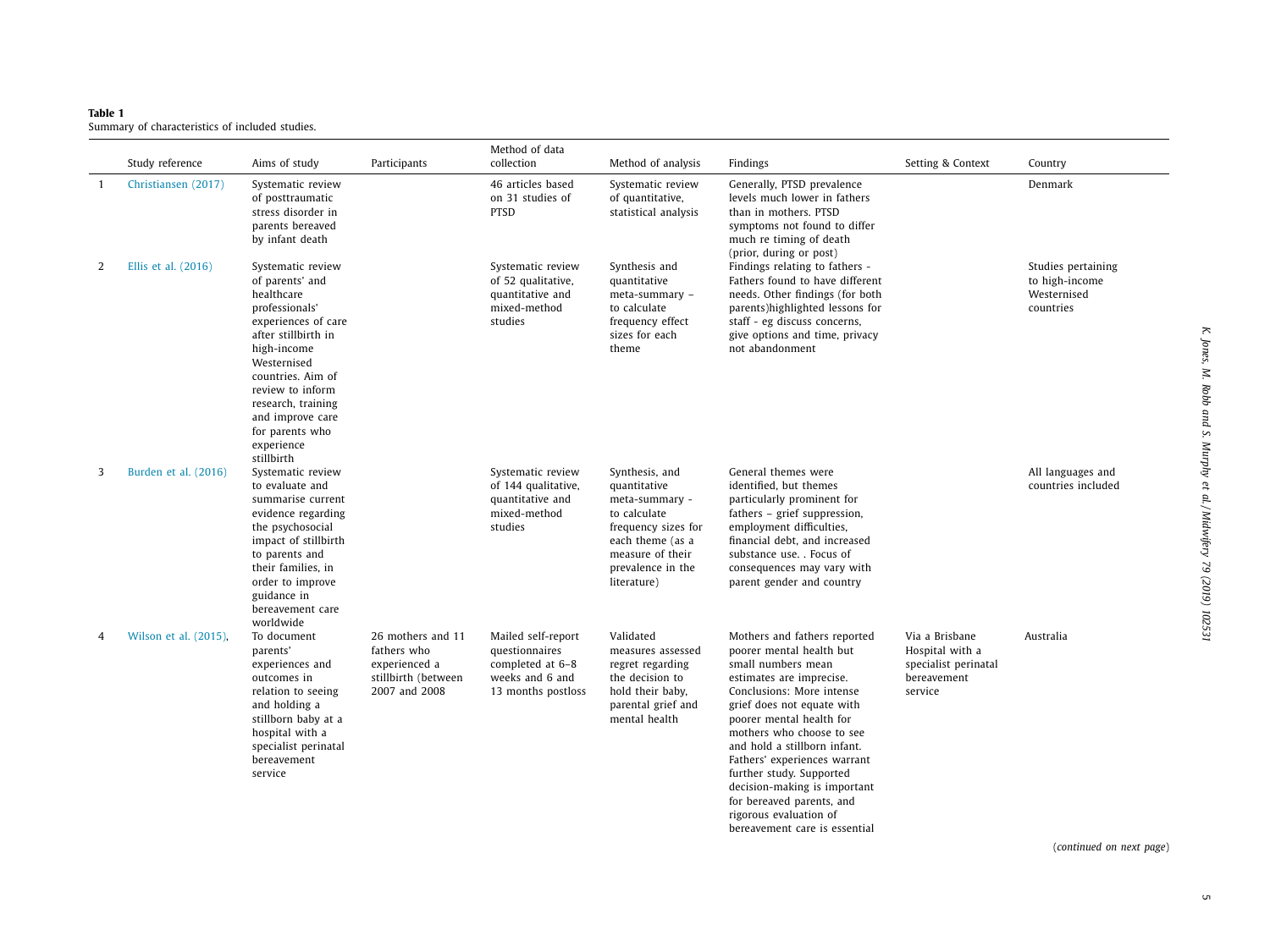|   | Study reference                | Aims of study                                                                                                                                                               | Participants                                                                                                                                                            | Method of data<br>collection                                                                                                                                                                                                                     | Method of analysis                                                                                                                                                                               | Findings                                                                                                                                                                                                                                                                                                                                                                                                                                                                                                                                                                                                                                 | Setting & Context                                                         | Country                                    |
|---|--------------------------------|-----------------------------------------------------------------------------------------------------------------------------------------------------------------------------|-------------------------------------------------------------------------------------------------------------------------------------------------------------------------|--------------------------------------------------------------------------------------------------------------------------------------------------------------------------------------------------------------------------------------------------|--------------------------------------------------------------------------------------------------------------------------------------------------------------------------------------------------|------------------------------------------------------------------------------------------------------------------------------------------------------------------------------------------------------------------------------------------------------------------------------------------------------------------------------------------------------------------------------------------------------------------------------------------------------------------------------------------------------------------------------------------------------------------------------------------------------------------------------------------|---------------------------------------------------------------------------|--------------------------------------------|
| 5 | Kingdon et al. (2015)          | To examine how<br>the approach of<br>healthcare<br>professionals to<br>seeing and holding<br>the baby following<br>stillbirth impacts<br>parents' views and<br>experiences. | Synthesis of 12<br>papers<br>representing views<br>of 333 parents<br>(156 mothers, 150)<br>fathers, 27<br>couples) from 6<br>countries                                  | Synthesis of<br>qualitative studies<br>reporting parental<br>views with<br>gestational loss.                                                                                                                                                     | Meta-ethnographic<br>techniques to<br>identify key<br>themes and a line<br>of argument<br>synthesis                                                                                              | Findings advance<br>understanding of how<br>professionals can support<br>parents to make appropriate<br>decisions in a novel and highly<br>charged and dynamic situation                                                                                                                                                                                                                                                                                                                                                                                                                                                                 | PsychINFO and<br>PubMed                                                   | 6 high-income,<br>Westernised<br>countries |
| 6 | Campbell-Jackson et al. (2014) | To explore<br>mothers' and<br>fathers'<br>experiences of<br>becoming a parent<br>to a child born<br>after a recent<br>stillbirth                                            | 7 couples (14<br>participants) who<br>had experienced<br>stillbirth after 24<br>weeks of gestation<br>and had gone on<br>to have a live baby<br>(aged under 2<br>years) | In<br>depth-interviews                                                                                                                                                                                                                           | Interpretative<br>Phenomenological<br>analysis                                                                                                                                                   | 5 themes - living with<br>uncertainty, relationship with<br>next child, continuing grief<br>process, identity. Fathers'<br>experiences similar to mothers<br>- high levels of anxiety and<br>guilt. Fathers reported lack of<br>opps for grieving                                                                                                                                                                                                                                                                                                                                                                                        | Recruited from<br>previous study                                          | UK                                         |
| 7 | Davidson and Letherby (2014)   | To explore the use<br>of social<br>networking and<br>online networks<br>following perinatal<br>loss. Part of the<br>'griefwork online<br>project'                           | No specific details<br>- anonymous<br>online contributors                                                                                                               | Online<br>contributions<br>relating to loss and<br>grief posted on<br>generic<br>information<br>websites and<br>specific<br>information<br>websites dedicated<br>to perinatal loss<br>and sites which<br>offer support and<br>encourage positing | Ethnographic study<br>- produced an<br>ethnographic<br>fiction -<br>quotations'<br>represent '<br>composite<br>narratives of<br>collective<br>experience 'rather<br>than individual<br>accounts. | Not only do mothers, and<br>sometimes fathers and<br>grandmothers, seek support<br>on the Internet but they also<br>engage in grief work (the work<br>the bereaved do with others)                                                                                                                                                                                                                                                                                                                                                                                                                                                       | Online                                                                    | UK                                         |
| 8 | Christiansen et al. (2014)     | To examine sex<br>differences in PTSD<br>following infant<br>death, and sex<br>differences in the<br>relationship<br>between PTSD<br>severity and<br>related variables      | 361 mothers and<br>273 fathers who<br>had lost an infant<br>either late in<br>pregnancy, during<br>birth or in the first<br>year of life                                | Questionnaires<br>between 1.2<br>months and 18<br>years after the loss<br>$(M=3.4 \text{ years}).$                                                                                                                                               | Statistical analysis                                                                                                                                                                             | Mothers reported significantly<br>more PTSD symptoms,<br>attachment anxiety,<br>emotion-focused coping and<br>feeling let down, but<br>significantly lower levels of<br>attachment avoidance than<br>fathers. When all variables<br>and time since the loss were<br>examined together, no<br>significant moderation effects<br>of sex. Persistent<br>posttraumatic symptoms exists<br>in both mothers and fathers<br>long after the loss. Several sex<br>differences in severity and<br>correlates of PTSD were<br>identified for attachment and<br>emotion-focused coping.<br>Overall, more similarities than<br>differences were noted | Danish support<br>organization for<br>parents bereaved<br>by infant death | Denmark                                    |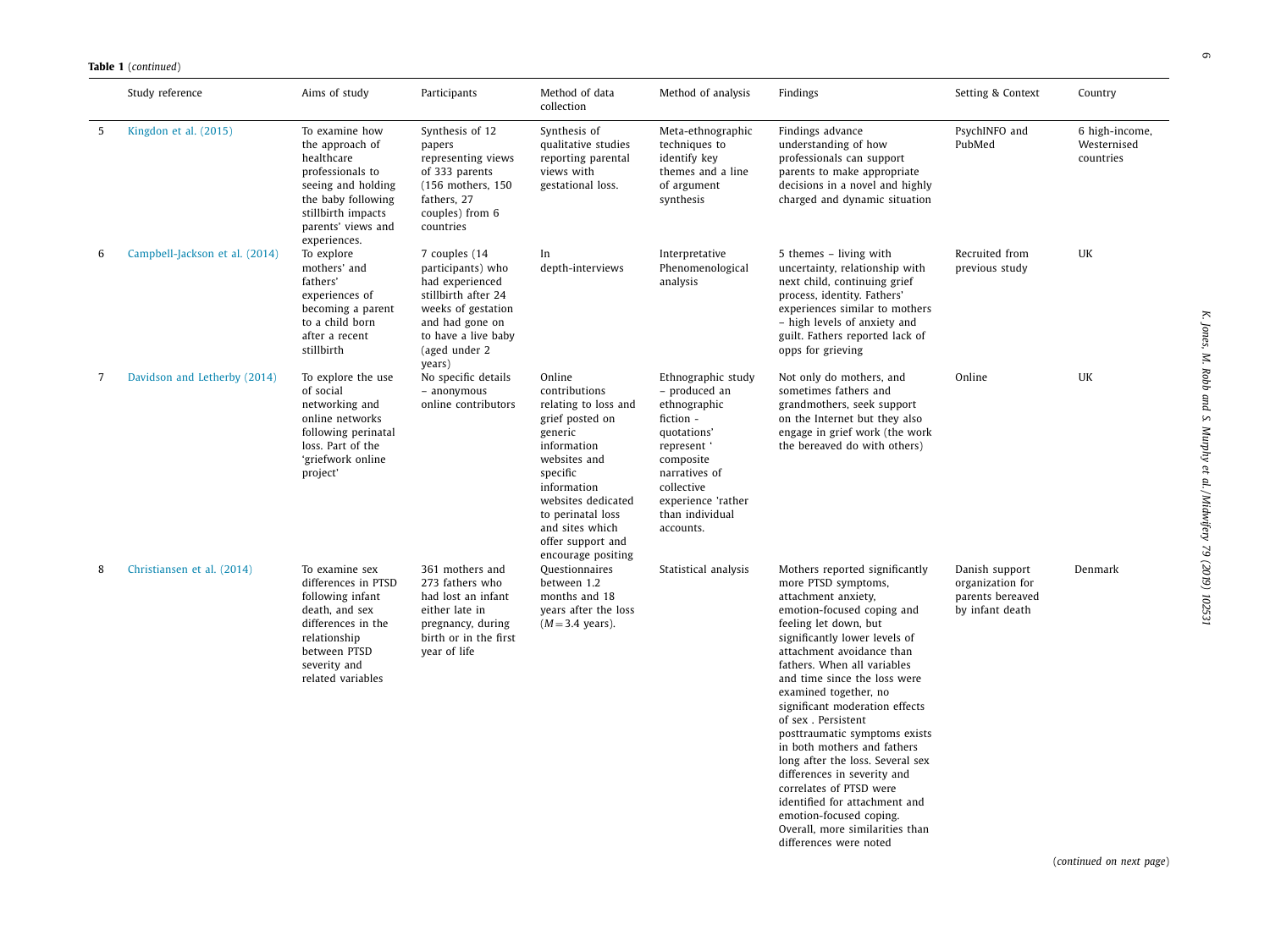|    | Study reference            | Aims of study                                                                                                                                                                     | Participants                                                                                                                                   | Method of data<br>collection                                                                                  | Method of analysis                                                                         | Findings                                                                                                                                                                                                                                                                                                                                                                                                                                                                                       | Setting & Context                                                                                                                                                                                                      | Country   |
|----|----------------------------|-----------------------------------------------------------------------------------------------------------------------------------------------------------------------------------|------------------------------------------------------------------------------------------------------------------------------------------------|---------------------------------------------------------------------------------------------------------------|--------------------------------------------------------------------------------------------|------------------------------------------------------------------------------------------------------------------------------------------------------------------------------------------------------------------------------------------------------------------------------------------------------------------------------------------------------------------------------------------------------------------------------------------------------------------------------------------------|------------------------------------------------------------------------------------------------------------------------------------------------------------------------------------------------------------------------|-----------|
| 9  | Cacciatore et al. (2013)   | To evaluate fathers'<br>experiences of<br>stillbirth and<br>psychosocial care                                                                                                     | 131 fathers who<br>had experienced<br>the death of a<br>baby to stillbirth<br>after the 22nd<br>week of gestation<br>between 2000 and<br>2010. | Electronic<br>Questionnaire via<br>homepage of<br>Swedish National<br>Infant Foundation                       | Responses to<br>open-ended<br>questions analysed<br>using content<br>analysis              | 86% fathers reported feeling<br>grateful towards health care<br>professional, 16% reported<br>feeling sad, hurt or angry<br>about something personnel<br>did, fathers expressed<br>gratitude when professionals<br>treated their child with<br>respect and without fear and<br>when their fatherhood was<br>validated. Bereaved fathers<br>experience overall gratitude<br>for person-centred<br>psychosocial care post<br>stillbirth                                                          | Homepage of<br>Swedish National<br>Infant Foundation                                                                                                                                                                   | Sweden    |
| 10 | Christiansen et al. (2013) | To examine<br>chronic PTSD<br>symptoms and<br>potential correlates<br>in mothers and<br>fathers up to 18<br>years after the<br>death of their<br>infant                           | 634 mothers and<br>fathers (57%<br>female)                                                                                                     | Questionnaire<br>package including<br>measures of PTSD,<br>coping, perceived<br>social support,<br>attachment | Statistical analysis<br>of variance,<br>correlation<br>analyses and<br>regression analysis | Estimated PTSD prevalence of<br>12%. Type of loss didn't have<br>effect on PTSD severity, but<br>lower gestational age was<br>associated with more<br>symptoms. Study highlights<br>long-term impact of infant<br>loss and points to attachment,<br>coping and social support as<br>important contributors to the<br>development and maintenance<br>of PTSD symptoms                                                                                                                           | Members of a<br>private national<br>support<br>organization for<br>parents bereaved<br>by infant death<br>were contacted<br>and asked to<br>participate                                                                | Denmark   |
| 11 | Bonnette and Broom (2012)  | To explore how<br>men who have<br>experienced<br>stillbirth engaged<br>with their unborn<br>and stillborn child<br>as fathers and the<br>perceived<br>legitimacy of male<br>grief | 12 men who have<br>experienced<br>stillbirth                                                                                                   | <b>Qualitative</b><br>interviews                                                                              | Interpretative<br>traditions (drawing<br>on Charmaz)                                       | Men identify as fathers to<br>their unborn and stillborn<br>child in complex ways. They<br>develop dynamic and ongoing<br>relationships with their child<br>post-stillbirth. Authors<br>identify the problematic of<br>expressing grief in the context<br>of the male role. Cultural<br>constructions of the 'male<br>role' are both manifest and<br>contested in the context of<br>stillbirth, and fathering and<br>grief are situated within a<br>highly gendered and relational<br>dynamic. | purposive and<br>snowball sampling<br>- invitations via<br>community notice<br>boards, libraries,<br>community<br>centres.<br>pharmacies and<br>shops and<br>newsletters of two<br>stillbirth support<br>organizations | Australia |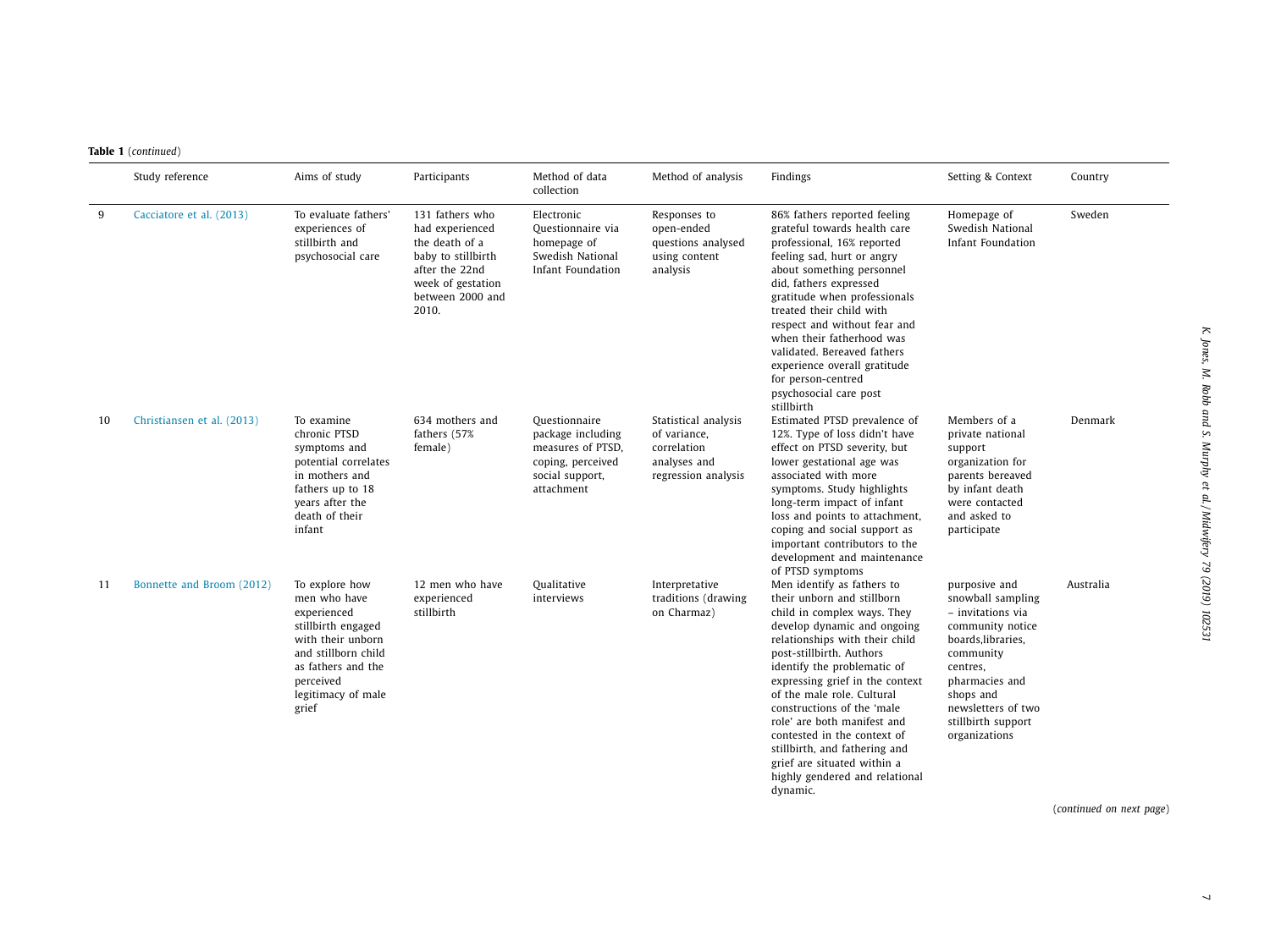|    | Study reference           | Aims of study                                                                                                                                                                                                                                                                   | Participants                                                                                                                                 | Method of data<br>collection                                                                                                                                                                                                          | Method of analysis                                                     | Findings                                                                                                                                                                                                                                                                                                                                           | Setting & Context                                                                               | Country    |
|----|---------------------------|---------------------------------------------------------------------------------------------------------------------------------------------------------------------------------------------------------------------------------------------------------------------------------|----------------------------------------------------------------------------------------------------------------------------------------------|---------------------------------------------------------------------------------------------------------------------------------------------------------------------------------------------------------------------------------------|------------------------------------------------------------------------|----------------------------------------------------------------------------------------------------------------------------------------------------------------------------------------------------------------------------------------------------------------------------------------------------------------------------------------------------|-------------------------------------------------------------------------------------------------|------------|
| 12 | Ward (2012)               | Systematic review<br>of controlled trials<br>from the Cochrane<br>Pregnancy and<br>childbirth group to<br>assess professional<br>and counseling<br>support<br>interventions and<br>compare with<br>standard care.                                                               |                                                                                                                                              |                                                                                                                                                                                                                                       |                                                                        | The reviewers identified<br>impact of PTSD and alcohol<br>use in men and impact on<br>marriage. It was not possible<br>to make recommendations<br>about the effectiveness of<br>interventions for provision of<br>support to families grieving<br>perinatal death since no<br>studies met the inclusion<br>criteria.                               |                                                                                                 |            |
| 13 | Erlandsson et al. (2011)  | To explore parents'<br>experiences of<br>support over a 2<br>year period after a<br>stillbirth and it's<br>effect on parental<br>grief                                                                                                                                          | 33 mothers and 22<br>fathers at 3<br>months, 1 year,<br>after 2 years<br>following a<br>stillbirth                                           | Questionnaire                                                                                                                                                                                                                         | Statistical analysis                                                   | Support from family and<br>friends important 2 years after<br>stillbirth. Need for<br>professional support after<br>stillbirth can differ depending<br>on support from social<br>networks                                                                                                                                                          | Recruited via<br>midwife at<br>hospital                                                         | Sweden     |
| 14 | Cacciatore et al. (2008a) | To show how both<br>individuals and<br>family members<br>struggle with<br>ambiguities of the<br>loss of their baby<br>and how some<br>negotiate the<br>unpredictability of<br>the loss.                                                                                         | 74 mothers',<br>fathers'<br>grandparents'<br>uncles' and aunts.'                                                                             | Retrospective<br>analysis Germany?<br>of anonymous data<br>with discussion<br>and on line group<br>collected by 2<br>organisations that<br>provide support to<br>bereaved families                                                    | Boss's ambiguous<br>model used for<br>framework analysis               | Family members feelings of<br>grief and loss mediated by<br>social environment that is<br>disenfranchising as the loss is<br>not recognized.                                                                                                                                                                                                       | By two non-profit<br>organisations that<br>provide care and<br>support to grieving<br>families. | <b>USA</b> |
| 15 | Cacciatore et al. (2008b) | To explore the<br>ways in which<br>bereaved parents<br>perceive and cope<br>with the death of<br>their baby and<br>how this affects<br>them individually<br>and as a couple.                                                                                                    | 74 bereaved<br>individuals invited<br>to participate in<br>the study online<br>through internet<br>based parental<br>support<br>organisation | Retrospective<br>analysis of<br>anonymous data<br>comprising of an<br>online answer<br>based open ended<br>survey                                                                                                                     | Adapted version of<br>grounded theory<br>using constant<br>comparison. | Mother's and father's grieve<br>individually and together and<br>struggle to cope and find<br>meaning.                                                                                                                                                                                                                                             | By two non-profit<br>organisations that<br>provide care and<br>support to grieving<br>families. | <b>USA</b> |
| 16 | Büchi et al. (2007)       | To assess grief and<br>post-traumatic<br>growth in parents<br>2-6 years after the<br>death of a<br>premature baby<br>$(24-26)$ gestation)<br>and to evaluate<br>Pictorial<br>Representation of<br>illness and<br>Self-Measure<br>(PRISM) in the<br>assessment of<br>bereavement | 54 parents                                                                                                                                   | Assessment of<br>parental<br>experiences during<br>hospitalization and<br>by questionnaires<br>regarding grief,<br>post-traumatic<br>growth, affective<br>symptoms and the<br>visual<br>represeantation of<br>the babyand the<br>self | Statistical analysis                                                   | Even after 2-6 years after loss,<br>parents still suffer a lot from<br>bereavement, mothers more so<br>than fathers. Mothers showed<br>more post-traumatic growth<br>than fathers. Adaptation<br>processes after the death<br>differ depending on gender,<br>with mothers experiencing<br>more intense grief but also<br>more growth than fathers. |                                                                                                 | Germany    |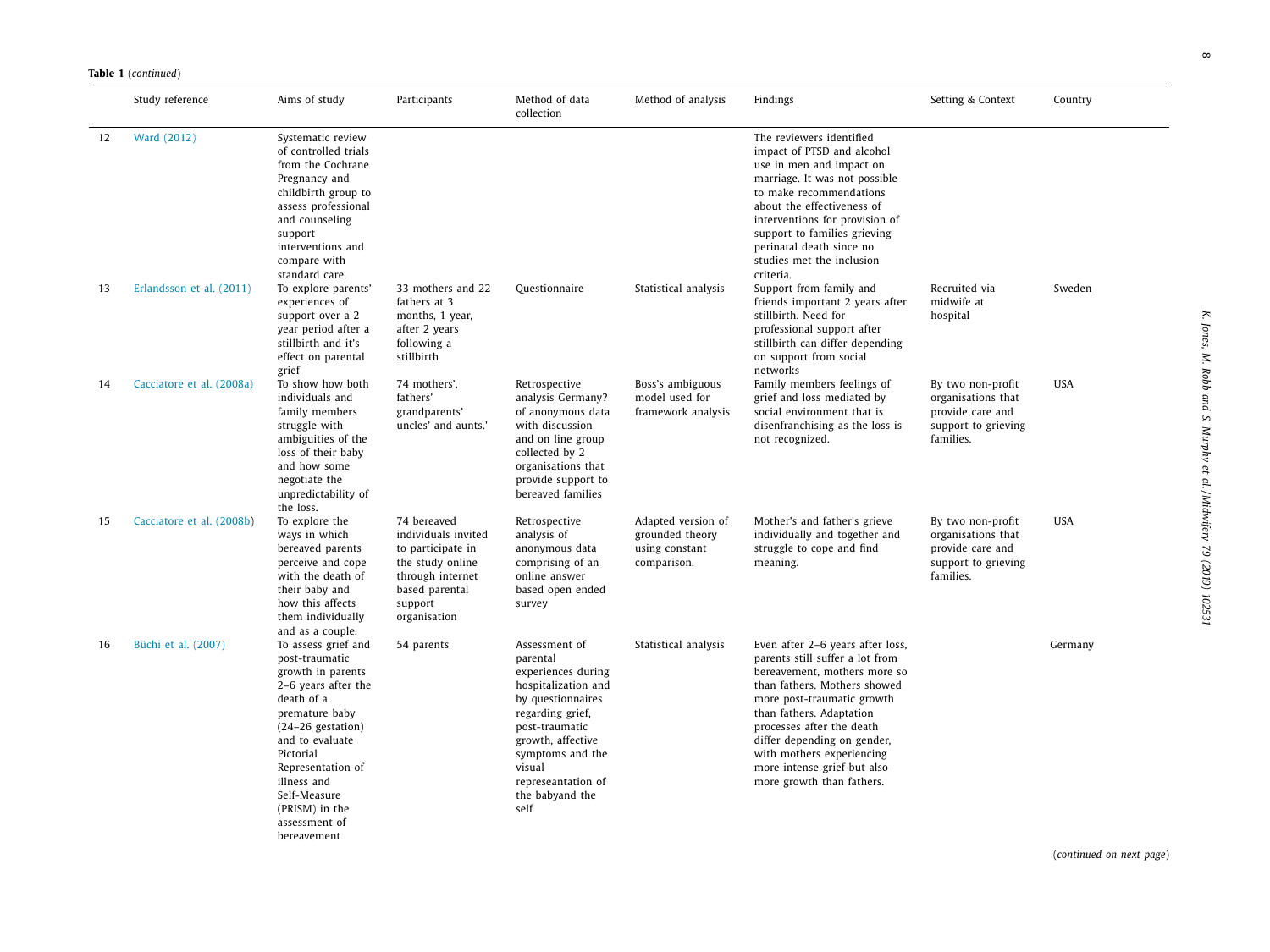|    | Study reference             | Aims of study                                                                                                                                                                                                                                                                | Participants                                                                                                     | Method of data<br>collection                                                                                                                             | Method of analysis                                                               | Findings                                                                                                                                                                                                                                                                                                                                                                                                                                                                                                                                                                                                                                                 | Setting & Context           | Country |
|----|-----------------------------|------------------------------------------------------------------------------------------------------------------------------------------------------------------------------------------------------------------------------------------------------------------------------|------------------------------------------------------------------------------------------------------------------|----------------------------------------------------------------------------------------------------------------------------------------------------------|----------------------------------------------------------------------------------|----------------------------------------------------------------------------------------------------------------------------------------------------------------------------------------------------------------------------------------------------------------------------------------------------------------------------------------------------------------------------------------------------------------------------------------------------------------------------------------------------------------------------------------------------------------------------------------------------------------------------------------------------------|-----------------------------|---------|
| 17 | Badenhorst et al. (2006)    | To (systematically)<br>review the<br>available evidence<br>on the<br>psychological<br>effects of perinatal<br>death on fathers                                                                                                                                               | 17 studies -<br>qualitative and<br>quantitative<br>studies                                                       | Electronic search<br>of CINAHL.<br>MEDLINE and<br>PsycINFO<br>databases 1966 -<br>2005                                                                   | Study quality was<br>rated using<br>checklist and main<br>findings<br>summarised | Quality of methodology varied.<br>Oualitative studies described<br>classical grief responses, but<br>less guilt than mothers.<br>Fathers described experiences<br>related to their social role and<br>potential conflict between<br>grieving couples. Quantitative<br>research reported symptoms<br>of anxiety and depression, but<br>at a lower level than mothers.<br>Fathers may develop PTSD<br>following stillbirth. Social role<br>of fathers as carers for their<br>partners needs recognition<br>when planning care for<br>bereaved families                                                                                                     |                             |         |
| 18 | Säflund and Wredling (2006) | To investigate<br>possible<br>differences<br>between couple in<br>their encounter<br>with their stillborn<br>child and the<br>assistance of<br>caregivers during<br>the event and to<br>evaluate parents'<br>psychological<br>well-being 3<br>months after the<br>stillbirth | 22 couples who<br>had experienced a<br>stillbirth                                                                | Study-specific<br>questionnaire and<br>a previously<br>evaluated<br>well-being<br>questionnaire used<br>to assess parents'<br>psychological<br>condition | Statistical analyses<br>to detect<br>differences within<br>couples               | Couples had feelings of fear<br>when they conceptualized the<br>stillborn child, but all but one<br>couple held their child.<br>Fathers had same strong<br>feelings of warmth, pride,<br>tenderness, and grief as<br>mother when they held their<br>child. 3 months after the<br>event, mothers scored<br>significantly higher on<br>negative well-being, lower on<br>positive well-being and lower<br>on general well-being than<br>fathers. A majority of mothers,<br>but no fathers were on sick<br>leave 3 months after event.<br>Study suggests mothers and<br>fathers need to be emotionally<br>supported in the encounter<br>with stillborn child | 5 hospitals in<br>Stockholm | Sweden  |
| 19 | Turton et al. (2006)        | To assess the<br>psychological<br>morbidity of<br>fathers subsequent<br>to stillbirth and to<br>test within-couple<br>effects                                                                                                                                                | 38 pregnant<br>couples whose<br>previous<br>pregnancy had<br>ended in still birth<br>and 38 matched<br>controls. | Community based<br>cohort with<br>psychological<br>assessments taking<br>place antenatal, at<br>6 weeks and 1<br>year postnatally.                       | Statistical analysis                                                             | Fathers in the index group<br>experiences significant levels<br>of anxiety and post traumatic<br>stress disorder in the<br>antenatal period. Father's<br>symptoms were lower than<br>mother's across all time<br>points.                                                                                                                                                                                                                                                                                                                                                                                                                                 | Community based<br>cohort   | UK      |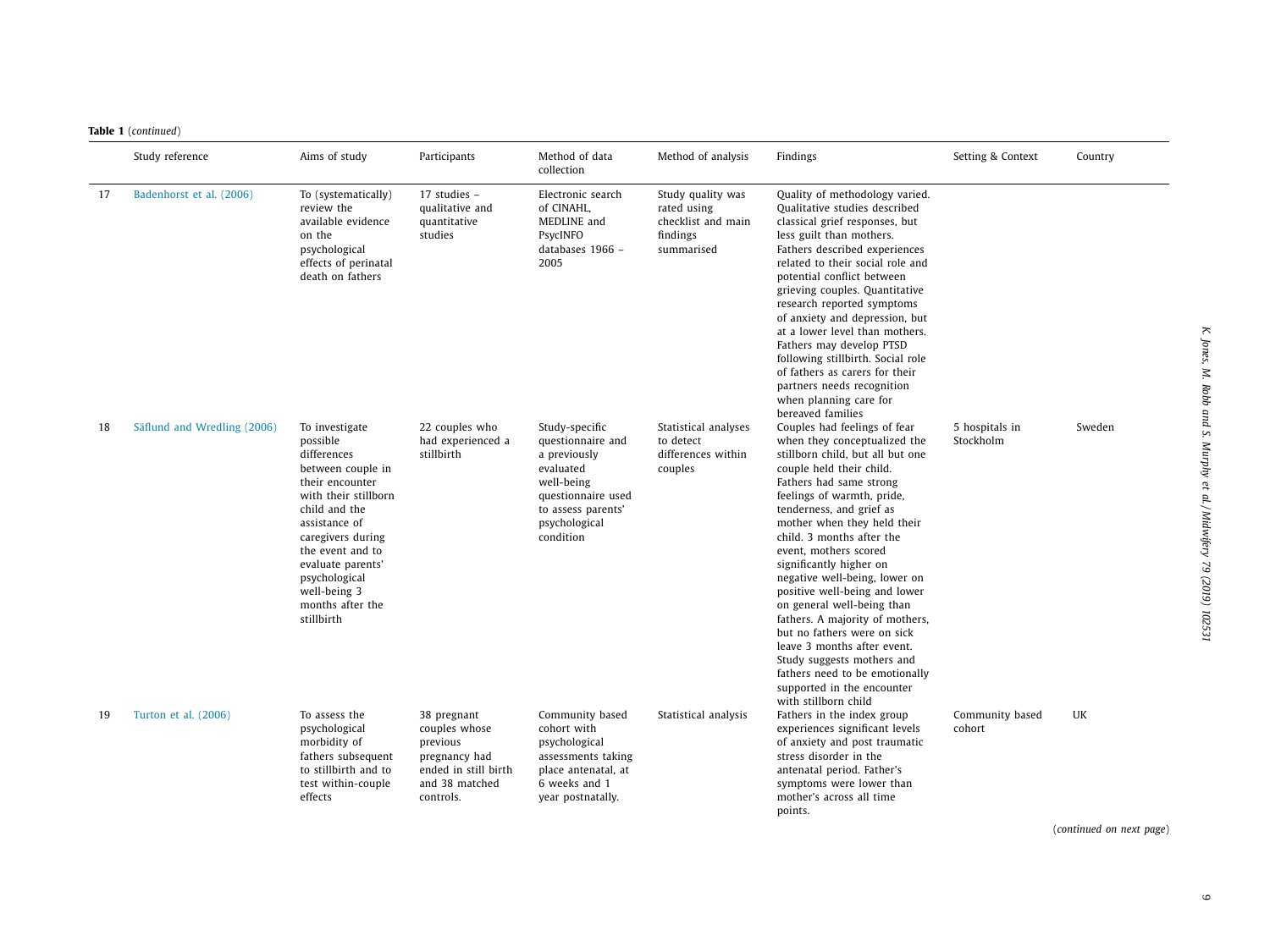|    | Study reference         | Aims of study                                                                                                                                                                          | Participants                                                                                                                                                                                                                                                                                                                                      | Method of data<br>collection                                                                                                                                | Method of analysis                                                                                                                | Findings                                                                                                                                                                                                                                                                                                                                                                                                                                                            | Setting & Context                                                                                                                                                     | Country          |
|----|-------------------------|----------------------------------------------------------------------------------------------------------------------------------------------------------------------------------------|---------------------------------------------------------------------------------------------------------------------------------------------------------------------------------------------------------------------------------------------------------------------------------------------------------------------------------------------------|-------------------------------------------------------------------------------------------------------------------------------------------------------------|-----------------------------------------------------------------------------------------------------------------------------------|---------------------------------------------------------------------------------------------------------------------------------------------------------------------------------------------------------------------------------------------------------------------------------------------------------------------------------------------------------------------------------------------------------------------------------------------------------------------|-----------------------------------------------------------------------------------------------------------------------------------------------------------------------|------------------|
| 20 | O'Leary (2005)          | To explore how<br>grief and<br>symptoms of<br>posttraumatic<br>stress disorder<br>(PTSD) are relived<br>during the<br>ultrasound<br>examination<br>following perinatal<br>loss         | 12 mothers and 9<br>fathers, between<br>22 and 34 weeks<br>gestation in the<br>current pregnancy.<br>All of the previous<br>babies had died<br>within the past<br>year with the<br>exception of one<br>family, who had<br>experienced the<br>loss of a full-term<br>baby 4 years in the<br>past, followed by a<br>miscarriage in the<br>last year | Audio taped<br>interviews were<br>conducted<br>individually with<br>the mothers and<br>fathers, lasting<br>approximately 1 to<br>$1.5h$ .                   | Descriptive<br>phenomenology<br>(drawing on<br>Giorgi)                                                                            | Parents should be prepared for<br>memories to resurface during<br>this time and health care<br>providers should consider<br>PTSD symptoms a normal<br>phenomenon under these<br>circumstances. No specific<br>focus on fathers (no<br>comparison)                                                                                                                                                                                                                   | Parents recruited<br>via a bereavement<br>newsletter, from<br>other parents<br>aware of the study,<br>and by providers<br>at a high-risk<br>perinatal clinic.         | <b>USA</b>       |
| 21 | Kavanaugh et al. (2004) | To examine<br>parents'<br>descriptions of the<br>ways family and<br>friends supported<br>them after they<br>had experienced a<br>perinatal loss.                                       | 62 interview<br>transcripts from 22<br>mothers and 9<br>fathers were<br>examined                                                                                                                                                                                                                                                                  | A secondary<br>analysis of data<br>from two<br>phenomenological<br>studies on<br>perinatal loss was<br>performed.                                           | Identified all<br>statements relating<br>to issues of<br>support Vaux's<br>theory of social<br>support was used<br>as a framework | Parents received emotional<br>support most frequently.<br>Findings from the current<br>study provide data for health<br>care professionals to use to<br>provide guidance to family<br>and friends of bereaved<br>parents, mothers were more<br>likely than fathers to need to<br>have their loss validated and<br>to want to have someone to<br>talk to about their experience<br>. limited representation of the<br>paternal response                              | 1st study a<br>convenience<br>sample was<br>selected from<br>three Midwestern<br>hospitals that<br>provide high-risk<br>perinatal care 2nd<br>study - newspaper<br>ad | <b>USA</b>       |
| 22 | McCreight (2004)        | To describe the<br>experiences of<br>men whose<br>partner had<br>experienced<br>pregnancy loss and<br>to examine<br>attitudes within<br>medical context<br>towards bereaved<br>fathers | 14 men and 32<br>midwives and<br>nurses                                                                                                                                                                                                                                                                                                           | Observation within<br>pregnancy loss<br>self-help groups<br>and in-depth<br>interviews with<br>men who attended<br>the groups and<br>midwives and<br>nurses | Narrative analysis                                                                                                                | The perception that men have<br>only a supportive role in<br>pregnancy loss is unjustified,<br>and ignores the actual<br>life-world experiences of the<br>men and the meanings they<br>attach to their loss. Recurring<br>themes included: self-blame,<br>loss of identity, the need to<br>appear strong and hide<br>feelings of grief and anger.<br>Male partner's grief should be<br>acknowledged as a valid<br>response by hospital staff and<br>wider community | Pregnancy loss<br>self-help groups                                                                                                                                    | Northern Ireland |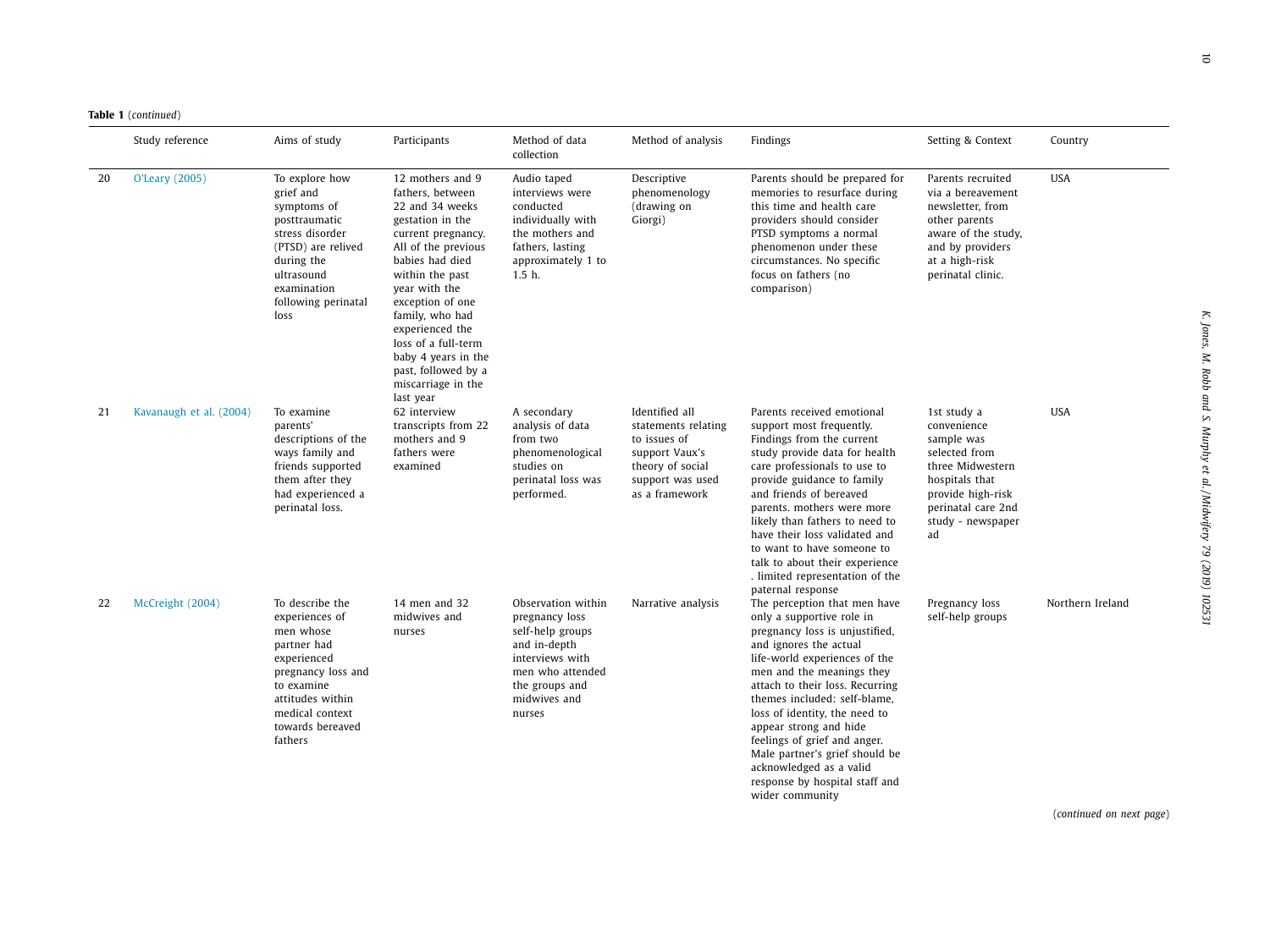|    | Study reference          | Aims of study                                                                                                                   | Participants                                                                                                 | Method of data<br>collection                                                                                                 | Method of analysis           | Findings                                                                                                                                                                                                                                                                                                                                                                                                                                                                                                                                                                                                                                                                                                                                                                                                                                                                                                                                                                                                                                                                         | Setting & Context | Country   |
|----|--------------------------|---------------------------------------------------------------------------------------------------------------------------------|--------------------------------------------------------------------------------------------------------------|------------------------------------------------------------------------------------------------------------------------------|------------------------------|----------------------------------------------------------------------------------------------------------------------------------------------------------------------------------------------------------------------------------------------------------------------------------------------------------------------------------------------------------------------------------------------------------------------------------------------------------------------------------------------------------------------------------------------------------------------------------------------------------------------------------------------------------------------------------------------------------------------------------------------------------------------------------------------------------------------------------------------------------------------------------------------------------------------------------------------------------------------------------------------------------------------------------------------------------------------------------|-------------------|-----------|
| 23 | Vance et al. (2002)      | To examine<br>patterns of anxiety,<br>depression and<br>alcohol use in<br>couples following<br>stillbirth, or<br>neonatal death | 138 bereaved and<br>156 non-bereaved<br>couples                                                              | Standardized<br>interviews using<br>Delusions<br>Symptoms States<br>Inventory (DSSI) at<br>2,8,15 and 30<br>months post loss | Statistical analysis         | Bereaved couples were more<br>likely than non- bereaved<br>couples to have at least 1<br>distressed partner. Rarely were<br>both partners distressed. In<br>bereaved couples, mother only<br>distress declined from<br>21%=10%, father only distress<br>ranged from 7% to 15%,<br>peaking at 30 months. At the<br>couple level, the experience of<br>a death is multifaceted.<br>Gender differences are<br>common and partners' needs<br>may change over time. Early<br>recognition of differences may<br>facilitate longer-term                                                                                                                                                                                                                                                                                                                                                                                                                                                                                                                                                 |                   | Australia |
| 24 | Samuelsson et al. (2001) | To describe how<br>fathers<br>experienced losing<br>a child as a result<br>of intrauterine<br>death                             | 11 men who had<br>experienced<br>intrauterine death<br>$(32-42$ weeks of<br>pregnancy) 5-27<br>months before | interviews                                                                                                                   | Phenomenological<br>analysis | adjustment for both partners.<br>After being informed about<br>infant's death, most fathers<br>wanted their partners to have<br>a cesarean section, but all<br>later felt it was ok for child to<br>be delivered vaginally.<br>Frustration and helplessness<br>came over them during and<br>after delivery. Several men<br>found menaing and relief in<br>their grief by supporting their<br>partner. Tokens of<br>remembrance from child were<br>invaluable, and fathers<br>appreciated staff who<br>collected them for them. Some<br>fathers missed having a man<br>to talk to at time of stillbirth.<br>The fathers' general trust in<br>life and the natural order was<br>suddenly and unexpectedly<br>severely tested by the death of<br>their child, which they<br>perceived as a terrible waste<br>of life. They sought<br>understanding as grieving men<br>and fathers from both the<br>hospital personnel and their<br>partners, as well as from<br>relatives. Being able to protect<br>their partner and to grieve in<br>their own way was important<br>to the fathers |                   | Sweden    |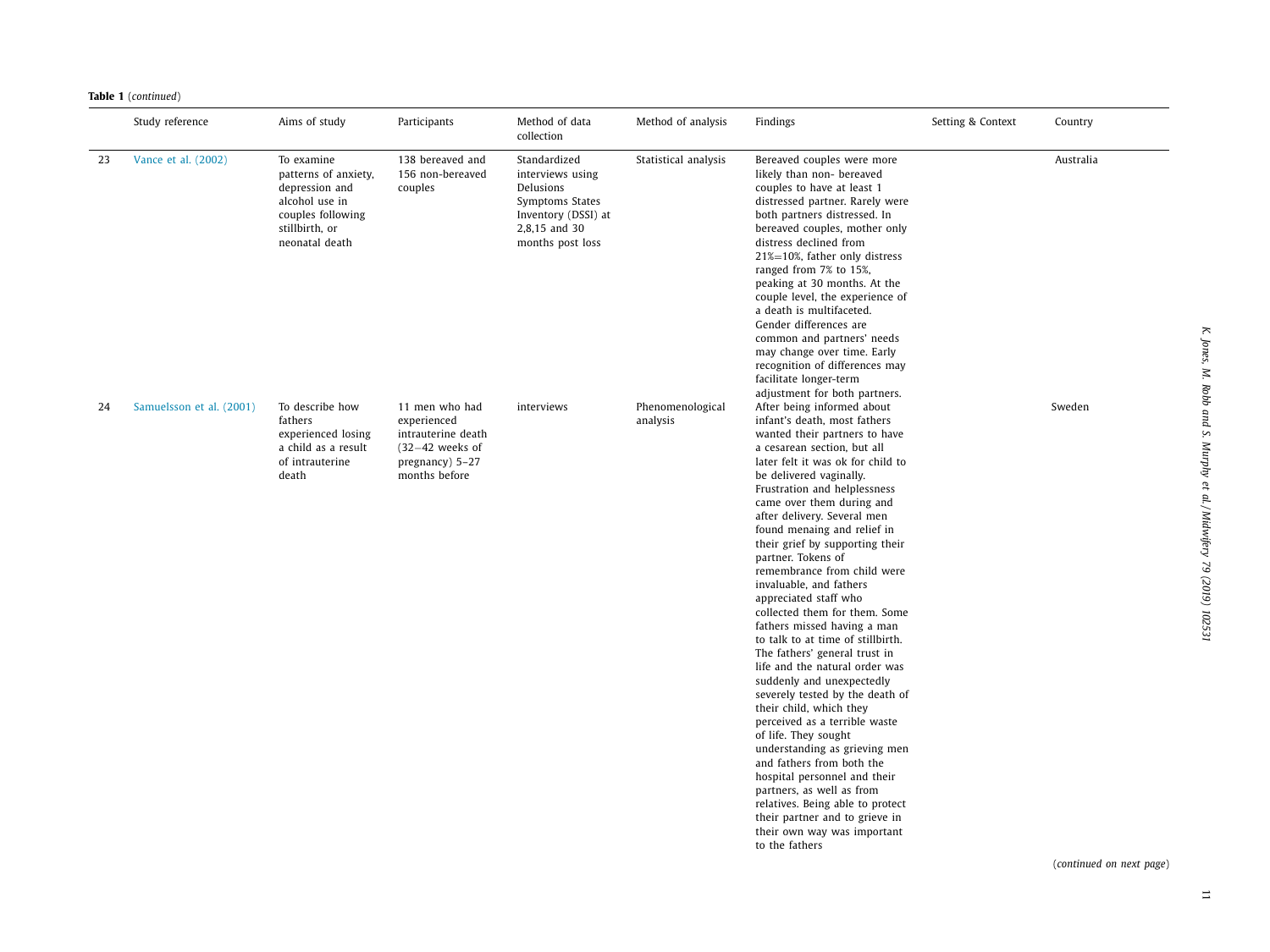**Table 1** (*continued*)

|    | Study reference           | Aims of study                                                                                                                              | Participants                                                                                                                                                         | Method of data<br>collection                                | Method of analysis                                               | Findings                                                                                                                                                                                                                                                                                                                                                                                                                                                                                                                                                                                                                 | Setting & Context                                                                                                                                                  | Country                            |
|----|---------------------------|--------------------------------------------------------------------------------------------------------------------------------------------|----------------------------------------------------------------------------------------------------------------------------------------------------------------------|-------------------------------------------------------------|------------------------------------------------------------------|--------------------------------------------------------------------------------------------------------------------------------------------------------------------------------------------------------------------------------------------------------------------------------------------------------------------------------------------------------------------------------------------------------------------------------------------------------------------------------------------------------------------------------------------------------------------------------------------------------------------------|--------------------------------------------------------------------------------------------------------------------------------------------------------------------|------------------------------------|
| 25 | Toedter et al. (2001)     | To compare and<br>evaluate reliability<br>in findings and the<br>use of the<br>perinatal grief<br>scale in<br>international<br>studies     | 22 studies from 4<br>countries                                                                                                                                       |                                                             | Cross-cultural<br>comparison of a<br>standardized grief<br>scale | Significantly higher scores<br>were found in studies that<br>recruited from support groups<br>and self-selected populations<br>rather than from medical<br>sources and from US studies<br>compared with European ones                                                                                                                                                                                                                                                                                                                                                                                                    |                                                                                                                                                                    | US, Netherlands,<br>UK and Germany |
| 26 | Rich (2000)               | To determine the<br>impact of<br>postpregnancy loss<br>services on grief<br>outcome                                                        | 249 bereaved<br>mothers, 114 male<br>partners<br>(gestational age of<br>$2-42$ weeks)                                                                                | Mailed<br>questionnaire and<br>the perinatal grief<br>scale | 3 stage multiple<br>regression analysis                          | Predictors differed by gender<br>and services contributed to<br>prediction of grief outcome<br>above and beyond<br>demographic variables.<br>Significant predictors for<br>fathers were length of<br>pregnancy, talking with<br>friends, and timing of talking<br>with family                                                                                                                                                                                                                                                                                                                                            |                                                                                                                                                                    | <b>US</b>                          |
| 27 | Ujda and Bendiksen (2000) | to determine<br>whether health<br>care provider<br>support has a<br>positive, or<br>helping, effect on<br>the parents' grief<br>resolution | Six men and<br>thirty-four women<br>as well as a focus<br>group of six<br>volunteers from<br>the original set of<br>forty persons<br>experiencing<br>perinatal loss. | Questionnaire and<br>focus group                            | Qualitative analysis<br>(content analysis)                       | Parents in the study put a<br>high premium on the<br>acknowledgment of their<br>feelings by health care<br>professionals. The latter group<br>needs to know that although<br>their support may not<br>necessarily lessen the grief<br>that parents may have, what<br>they say and do at the time of<br>loss is remembered and held<br>in the hearts of parents. Their<br>opinions may be repeated and<br>reacted to often, word for<br>word, by mother and father to<br>each other and to family and<br>friends. Health care providers'<br>words can take on more<br>importance than the speakers<br>could ever imagine. | two obstet-<br>rics/gynecology<br>departments, two<br>family practice<br>departments in<br>two medical<br>centers, as well as<br>five satellite family<br>practice | US                                 |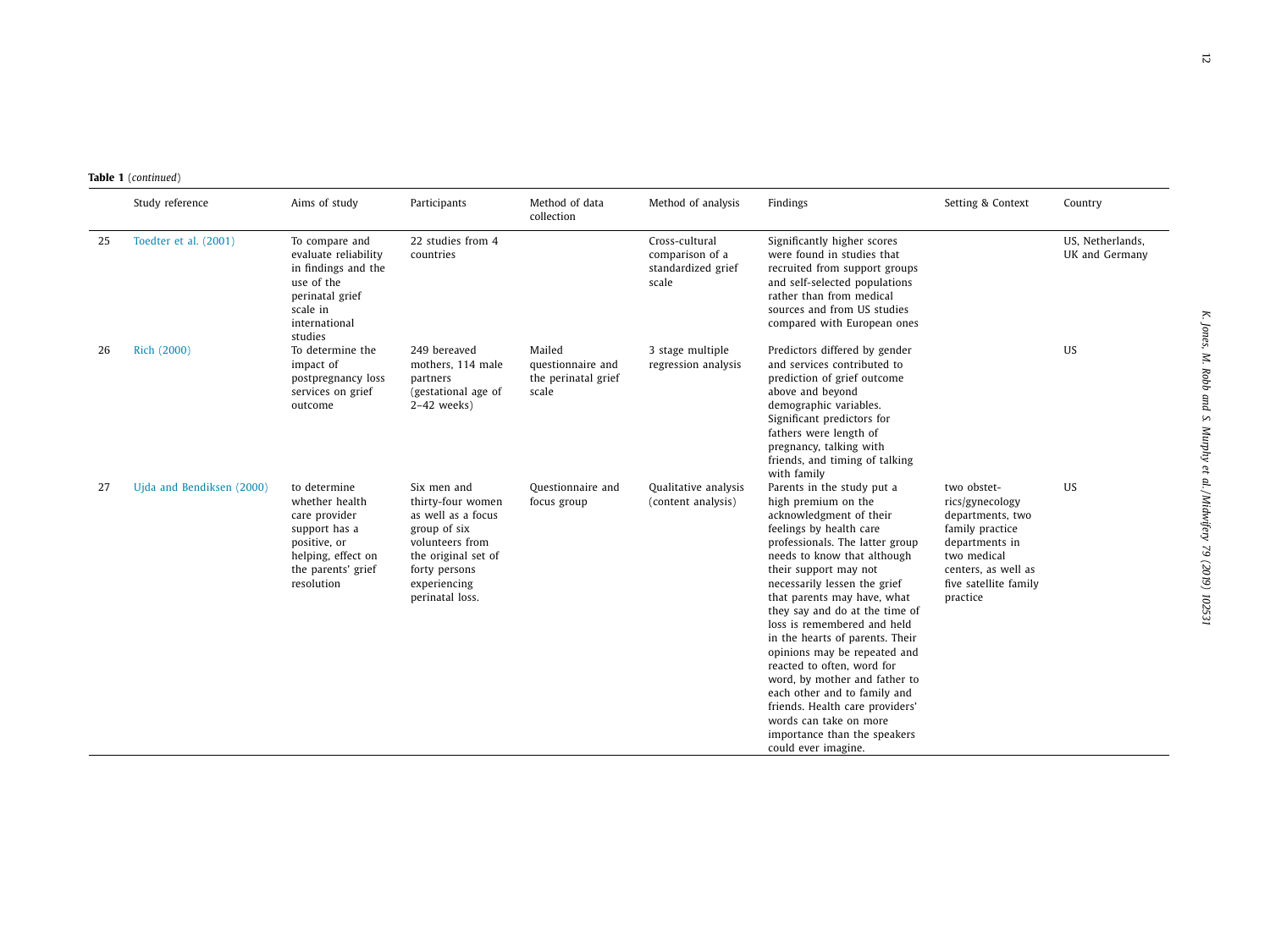and taking photographs. This was considered to be critical in enabling men to further identify themselves as fathers and continued long after their baby had died: several men continued to parent by talking with their deceased child or engaging in commemorative rituals such as lighting candles on the anniversary of their baby's death [\(Bonnette](#page-14-0) and Broom, 2012).

While Bonnette and Broom's study demonstrated some of the ways fathers identified with their child, the majority of studies revealed that father's identity and grief is overlooked (Kavanaugh et al., 2004; McCreight, 2004; O'Leary, 2005; [Samuelsson](#page-14-0) et al., 2001) which resulted in diminished self-worth [\(Kavanaugh](#page-14-0) et al., 2004; McCreight, 2004; O'Leary, 2005).

Indeed, having children was seen by men to be an important dimension of being 'normal' and the stillbirth led men to give up future hopes, expectations and fantasies about the child and having a family [\(Cacciatorre,](#page-14-0) 2013 a; Mc [Creight,](#page-14-0) 2004; O' Leary, 2005). It is clear that men are greatly affected by the stillbirth of their baby, perhaps reflecting the increasing social importance of fatherhood as a key component of contemporary masculine identities [\(Robb,](#page-14-0) 2004).

## *Fathers' expression of grief*

The lower levels of grief reported by fathers in many quantitative studies can be interpreted as an example of 'grief suppression' [\(Burden](#page-14-0) et al., 2016) as fathers internalise their grief as a result of a sociocultural understanding of masculinity which expects men to be stoic and supportive of their partners. Similar conclusions are drawn by [Cacciatorre](#page-14-0) et al. (2013) and [Cacciatorre](#page-14-0) (2008b) who found that men's pronounced need to repress their grief can render them unemotional. Indeed, the incongruence of mothers' and fathers' experiences of perceived distress following the death of a baby is reported as being a critical factor in the development of relationship difficulties (Burden et al., 2016; [Cacciatorre,](#page-14-0) 2008b).

Sociocultural ideas about masculine and feminine forms of emotional expression reflect binary notions of gendered forms of expression. Such stereotypical ideas suppose that women are passive and emotional while men's traits are considered as being stoic and inexpressive [\(Bonnette](#page-14-0) and Broom, 2012). One of the consistent findings of research on gender is that men tend to be less emotionally expressive than women, with dominant social expectations around masculinity causing many men to regard the open expression of emotion as 'unmanly', leading to a reluctance to seek professional help when problems arise (Robb and [Ruxton,](#page-14-0) 2018). This is despite research showing that many men, particularly those on low incomes, experience depression in the transition to fatherhood (Wee et al., [2010\)](#page-14-0). Such cultural scripts are evident in men's accounts of loss in several qualitative studies (Bonnette and Broom, 2012; Kavanaugh et al., 2004; Cacciatorre et al., 2013; Mc-Creight, 2004; O'Leary, 2005; [Samuelsson](#page-14-0) et al., 2001). Indeed, [Bonnette](#page-14-0) and Broom's (2012) study demonstrates some of the ways men negotiated being 'manly', and expressing grief as a father – identification as a father involved an emotional connection to their stillborn child yet, the performativity of masculinity required that they censor emotions. Phrases such as 'keeping it together' and 'holding it together' reflected a cultural expectation that men remain strong and stoical [\(Bonnette](#page-14-0) and Broom, 2012: 258).

[Bonnette](#page-14-0) and Broom (2012) argue that while this reflects social expectations about gendered emotional responses to loss, it also reflects the moral economies of caring and dying. That is, caring is an embodied moral practice in which men are obliged to take care of their partners by enduring their own inexpressiveness of grief [\(Bonnette](#page-14-0) and Broom, 2012: 259). Enacting masculinity involves self-regulation with the men in Bonnette and Boom's study expressing grief and vulnerability when they were alone.

Consistent with Bonnette and Broom's research, [McCreight](#page-14-0) (2004) reported that Northern Irish men put their own grief and emotional needs aside in order to support their partner. She also noted that several men had the onerous responsibility of being the person to inform family and friends and arrange a funeral, a task for which many men were unprepared. For several men, this was their first experience of death and one which they felt a sense of helplessness and despair.

A central theme in the research of men's accounts of loss was the social pressure to be 'strong' which created a tremendous burden and barriers to securing much needed support (Kavanaugh et al., 2004; O'Leary, 2005; [Samuelsson](#page-14-0) et al., 2001). While some studies suggested that fathers should not be pushed into the sup-portive role [\(Badenhorst](#page-14-0) et al., 2006) others posited that this supportive role was meaningful and brought some measure of relief from their grief [\(Samuelsson](#page-14-0) et al., 2001).

#### *Fathers' support needs*

Being recognised and validated as a grieving father and not merely as supportive partner was an important component of men's experience of perinatal death [\(O'Leary,](#page-14-0) 2005). Several studies reported that fathers felt diminished when concerns about loss were directed only to women, and as a consequence have felt disregarded by family and the healthcare system (Bonnette and Broom, 2012; Ellis et al., 2016; [Samuelsson](#page-14-0) et al., 2001). This led men to challenge the notion that a partner's grief was more legitimate than their own [\(Bonnette](#page-14-0) and Broom, 2012).

In subsequent pregnancies men's support needs continued and fathers were challenged when trying to find ways to grieve, since their focus was once more on supporting their partner and this induced anxiety. As with their expectant partners, they found it difficult to engage in attachment behaviours with their unborn child in anticipation of another loss and consequently experienced considerable guilt [\(Campbell-Jackson](#page-14-0) et al., 2014).

Contrary to research that suggests men experience less distress following perinatal death compared to women, some studies suggest that men do experience a profound sense of loss [\(Cacciatorre,](#page-14-0) 2013; McCreight, 2004). Increasingly, men have turned to online internet sites to both describe and discuss their experience of grief: these postings highlight the biographical disruption experienced both at the time of the loss and throughout fathers' lives [\(Davidson](#page-14-0) and Letherby, 2014). As with mothers, fathers' accounts are vulnerable to being 'trolled' by others who disrupt online conversations to sow discord in an attempt to provoke an emotional reaction.

The level of support that men require is dependent on the support they receive elsewhere in their social networks [\(Erlandsson](#page-14-0) et al., 2011). Support from family and friends is reported as being important up to two years after a stillbirth [\(Erlandsson](#page-14-0) et al., 2011). [Kavanaugh](#page-14-0) et al. (2004) found that most bereaved parents sought support from within their family and mothers were more likely to seek support than fathers.

Why are grieving fathers less likely to seek support? [Kavanaugh](#page-14-0) et al. (2004) suggest that this indicates that their experience of loss is misunderstood by family, friends and their work colleagues. High levels of distress *are* experienced by fathers, yet what helps to protect and sustain them are high-quality specific support interventions in hospital post-loss which respect the individuality and diversity of parental grief and respect for the child [\(Flenady](#page-14-0) et al., 2014). While healthcare providers acknowledge that fathers need to be included and considered in post-loss care, there is a lack of consistency in how this is delivered [\(O'Leary,](#page-14-0) 2005). As [Flenady](#page-14-0) et al. (2014:138) point out in their international study on stillbirth, a baby's death is considered a taboo subject in hospital and considered unequal in human value to the death of an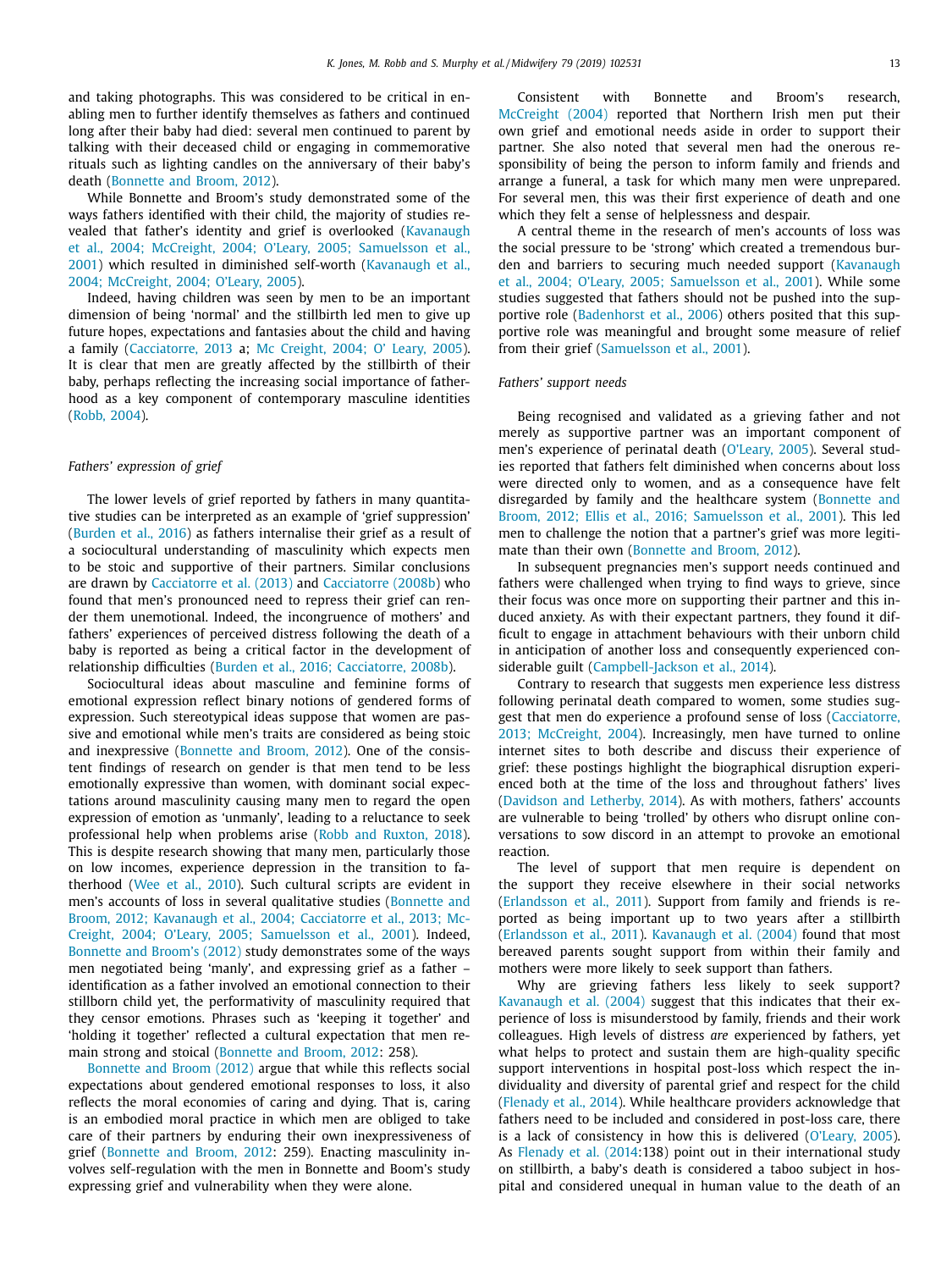older child. This has implications for paternal support needs and in particular, the extent to which their grief remains disenfranchised [\(Cacciatore](#page-14-0) et al., 2008a).

#### *Support and care by professionals*

In this review we evaluated studies which focused upon parents' and healthcare professionals' experiences of care after perinatal death (i.e. [Badenhorst](#page-14-0) et al., 2006; Erlandsson et al., 2011; Ellis et al., 2016; Kingdon et al., 2015; Säflund and Wredling, 2006) which has been identified as impacting upon grief outcomes [\(Erlandsson](#page-14-0) et al., 2011; Rich, 2000; Udja, 2000). Several studies called on professionals to acknowledge paternal grief and to recognise that they are much more than 'supporters' and 'comforters' of their partners [\(McCreight,](#page-14-0) 2004). Studies indicate that fathers value person-centred, psychosocial care [\(Cacciatore](#page-14-0) et al., 2013). One study found that fathers appreciated staff who collected 'tokens of remembrance' of their infant who had died intrauterine [\(Samuelsson](#page-14-0) et al., 2001). Others highlighted the important role professionals play in helping parents make decisions such as holding their deceased child [\(Kingdon](#page-14-0) et al., 2015; Wilson et al., 2015).

The practitioner role is also identified as being crucial during subsequent pregnancies for helping parents to manage their fears and anxieties. [O'Leary](#page-14-0) (2005) suggests that health care practitioners should consider PTSD symptoms to be a normal phenomenon during ultrasound examination as distressing memories can be expected to occur during this time. Indeed, fathers as well as mothers report psychological distress in subsequent pregnancies and at the prospect of the birth of a subsequent child (Campbell-Jackson et al., 2014). Indeed, findings highlight the [importance](#page-14-0) of tailoring support systems according to both maternal and paternal needs.

#### **Discussion**

Overall, this review found several themes that have reported regarding men's experiences of stillbirth and neonatal death. Findings indicate that men feel they need to take on a supporter role for their female partner which may be detrimental to their own health and well-being (Bonnette and Broom, 2012; McCreight, 2004; O'Leary, 2005). The studies also [demonstrate](#page-14-0) that the death of a baby leads to a loss of identity as father (Bonnette and Broom, 2012). [Moreover,](#page-14-0) the review found that stillbirth and neonatal death is associated with a lack of social recognition leading to disenfranchised grief for men, in addition to the challenges they faced in accessing support which also had deleterious consequences (Ellis et al., 2016; [Samuelsson](#page-14-0) et al., 2001).

While the feelings associated with stillbirth and neonatal death are similar for men and women, the expression of these feelings differ, indicating that men's health and wellbeing is an important area of research. Indeed, the lack of knowledge of these issues amongst some health professionals and family members can lead to helplessness, marginalisation and feelings of loneliness during grief (Ellis et al., 2016; [Samuelsson](#page-14-0) et al., 2001). Many studies focussing on stillbirth and neonatal death have inferred that men's behaviour is due in part to a social-cultural belief that men may be less willing to communicate and express grief and that the impact of loss is far greater for women than men (Büchi et al., 2007; [Christiansen](#page-14-0) et al., 2014; Toedter et al., 2001; Vance et al., 2002).

There are also methodological issues. Men have tended to be interviewed as part of a couple and those studies which focus specifically on men have some issues with generalisability due to their focus on stillbirth experiences, small sample sizes, and sampling methods [\(Campbell-Jackson](#page-14-0) et al., 2014; Kavanaugh et al., 2004; McCreight, 2004; O'Leary, 2005; Samuelsson et al., 2001). This suggests that in taking part in research, the men interviewed have a vested interest in their health and well-being and may not be representative of the general population of men who are experiencing grief following perinatal death.

Another common theme evident in studies is of men's responsibility in being a supportive partner who needs to remain strong despite their own experience of loss (Bonnette and Broom, 2012; Cacciatorre et al., 2008b; Flenady et al., 2014). As a [consequence](#page-14-0) men may not feel fully able to disclose their feelings for fear of appearing weak and vulnerable and have reported increased substance use, and [employment](#page-14-0) difficulties (Burden et al., 2016; Bonnette and Broom, 2012; Ellis et al., 2016; Mc Creight, 2004). Some men have turned to the internet to both find other accounts of grief which resonate with those of their own accounts of loss, hopelessness and despair [\(Davidson](#page-14-0) and Letherby, 2014).

The findings from this study has implications for practice by health professionals. The care and support provided by health professionals influenced father's responses to their loss with some men feeling marginalised (Erlandsson et al., 2011; Rich, 2000; Udja, 2000). Several studies argued for the need for [professionals](#page-14-0) to acknowledge paternal loss and the role of men as more than that of a 'supportive partner' [\(Erlandsson](#page-14-0) et al., 2011). Indeed, several men were unprepared for the tasks assigned to them such as telling family and friends of the death [\(Cacciatore](#page-14-0) et al., 2013).

Moreover, the findings demonstrate the need for all health professional to invite fathers and mothers to engage in appropriate rituals such as holding the baby and collecting memorabilia (photographs and handprints) to validate feelings and experiences of men. When men received empathic care and support by professionals, they felt their grief was validated.

Despite the development of guidelines by organisations such as SANDS to support parents, it is not known to what extent, health professionals pay heed to them or if they have the time and resources to utilise them effectively in practice. Adherence to guidelines and best practice is a neglected area for health professionals in the context of bereavement support following perinatal death and future research around perinatal loss should address such a critical question.

#### **Conclusion**

The findings of this review can be considered fit for purpose for health professionals and organisations seeking to obtain knowledge of men's experience in order to develop the means to support them (Grant and [Booth,](#page-14-0) 2009). Moreover, this review has identified future research priorities by identifying the gap in the literature, and potential for future research which might focus around men's health and wellbeing following perinatal loss. However, this review recognises the potential for bias because of the limitations in rigour and that the conclusions are based on the studies available for review as opposed to the quality used to generate conclusions in keeping with a systematic review (Grant and [Booth,](#page-14-0) 2009). Nevertheless, this scoping review has identified implications for practice and can inform policy makers whether or not a full systematic review is [needed](#page-14-0) (Grant and Booth, 2009; Levac et al., 2010; Peterson et al., 2017).

The scope of the review was on stillbirth and neonatal death, however, more articles were found and included on stillbirth than on neonatal death which reflects the paucity of current literature on men's experience of neonatal death. Therefore, a quality screening was not undertaken due to the heterogeneity among studies. Future studies may be able to utilise meta-analysis to examine the impact of loss for men in more depth.

Future research should focus on men's health and well-being rather than the psychological impact. Studies which have focused on the psychological consequences for men have tended to employ measurements which do not fully capture men's experiences of